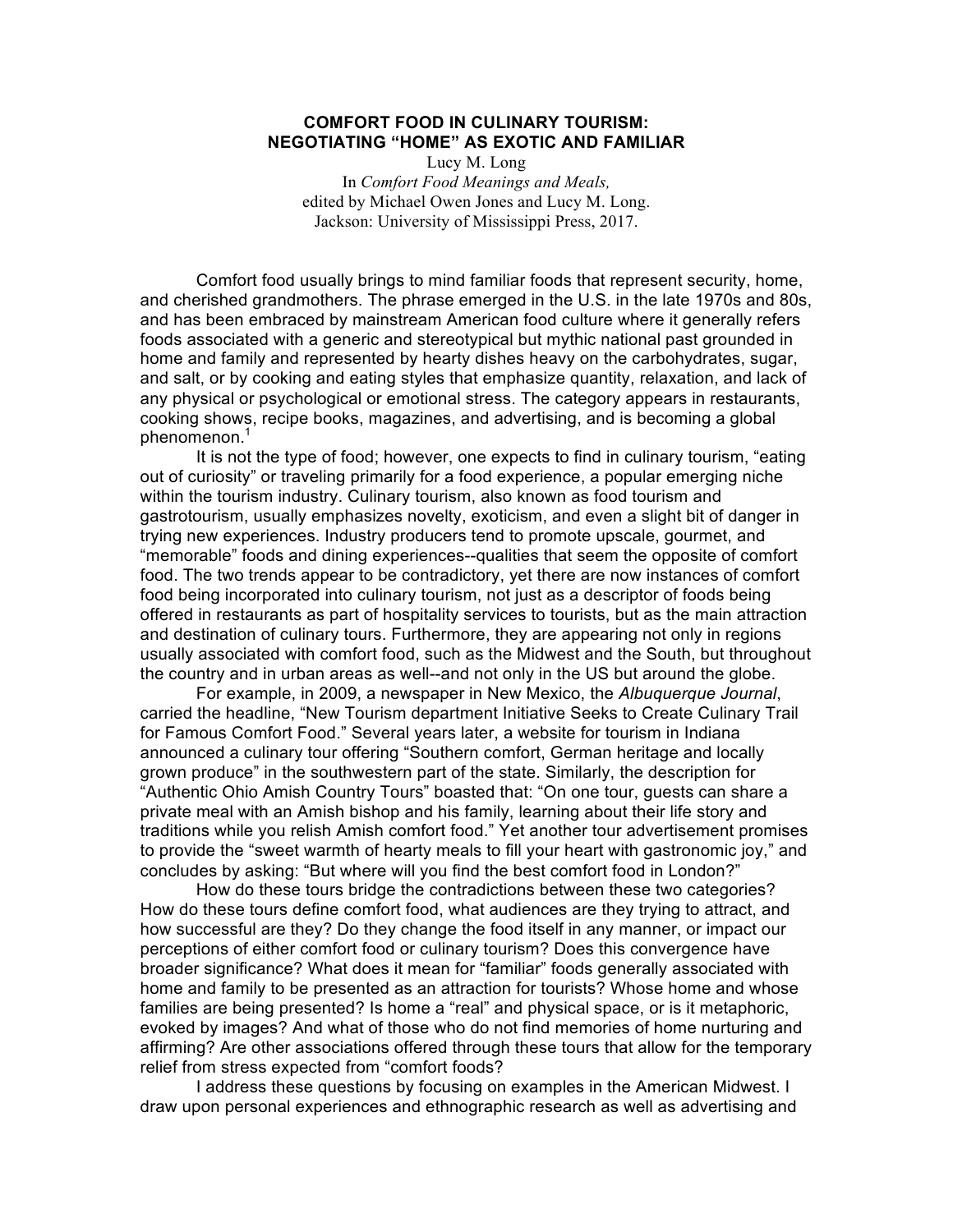publicity by providers within the tourism and hospitality industries. I also examine the concepts of comfort food and culinary tourism, defining the terms and identifying points where they might converge.

### **Definitions--Comfort Food**

The first use of the phrase "comfort food" seems to be from Dr. Joyce Brothers in a 1966 newspaper column titled "Psychological Problems Play a Part in Obesity," in which she writes: "Studies indicate that most adults, when under severe emotional stress, turn to what could be called "comfort food" — food associated with the security of childhood, like mother's poached egg or famous chicken soup."<sup>2</sup>A better known and apparently more influential appearance, however, was in an article in the magazine section of the *Washington Post* on December 25, 1977, in which restaurant critic Phyllis Richman called upon it in describing shrimp and grits—not a dish that would immediately come to mind for many Americans as a comfort food. In 2013, Richman revisited the term, illustrating it with an anecdote of an occasion in which she was sick and wanted chicken noodle soup. She observed that the concept existed; it simply needed a name, and even though the specific foods illustrating that concept differ for each of us, we all seem to understand it. $\overline{3}$ 

Richman's claim seems accurate since the term has since been widely adopted into American foodways vocabulary, used in the commercial food scene of restaurants, cookbooks, and domestic and cooking magazines as well as in everyday speech. According to the *Oxford English Dictionary*, comfort food is now defined as "food that comforts or affords solace. $\mathbb{R}^4$  These foods usually—but not always—tend to be high in fat, sugar, and carbohydrates, are oftentimes convenient or easy to prepare (not stressful), provide physical warmth and emotional nurturing, and carry positive memories of the past and feelings of familiarity and security.

Sociologist Julie Locher offers a definition based on her research with college students: "Comfort food may be best thought of as any food consumed by individuals, often during periods of stress, that evokes positive emotions and is associated with significant social relationships."<sup>5</sup> Locher points out that the phrase came into vernacular speech in the 1990s, becoming particularly popular after the events of Sept. 11, 2001, a time of social upheaval on a global scale, perhaps relevant to understanding its usage in culinary tourism.<sup>6</sup> In further study of the concept, Locher and several colleagues identify a number of characteristics of comfort food gleaned from surveys of undergraduates.<sup>7</sup> These foods displayed several patterns: they evoked a sense of familiarity, were eaten when "feeling down" or needing "an extra boost," and were often consumed when alone. From this research, the authors also identify four categories of comfort foods according to the primary characteristic of bringing relief from stress: nostalgic, indulgence, convenience, and physical comfort foods. The specific foods representing these categories differed according to each individual, but there has since developed a popular consensus of what comfort foods are, and these tend to be "all-American"<sup>8</sup> ones associated with home-cooking, such as meatloaf and mashed potatoes, macaroni and cheese, fried chicken, pies, cakes, and so on.

The research by Locher and colleagues has ramifications for understanding how comfort food is used in culinary tourism. They note that familiar foods are turned to for stress relief and comfort because new and unfamiliar ones tend to cause anxiety (2005: 21).<sup>9</sup> "Familiar" tends to be understood in terms of home, family, and childhood, and those concepts are frequently invoked in reference to comfort food: "homemade," "home-cooked," "family-style," or "just like grandmother made" are typical descriptions. For many of us, this nostalgia romanticizes the past, but its role in allowing us to participate in those idealizations perhaps helps to explain why comfort food has been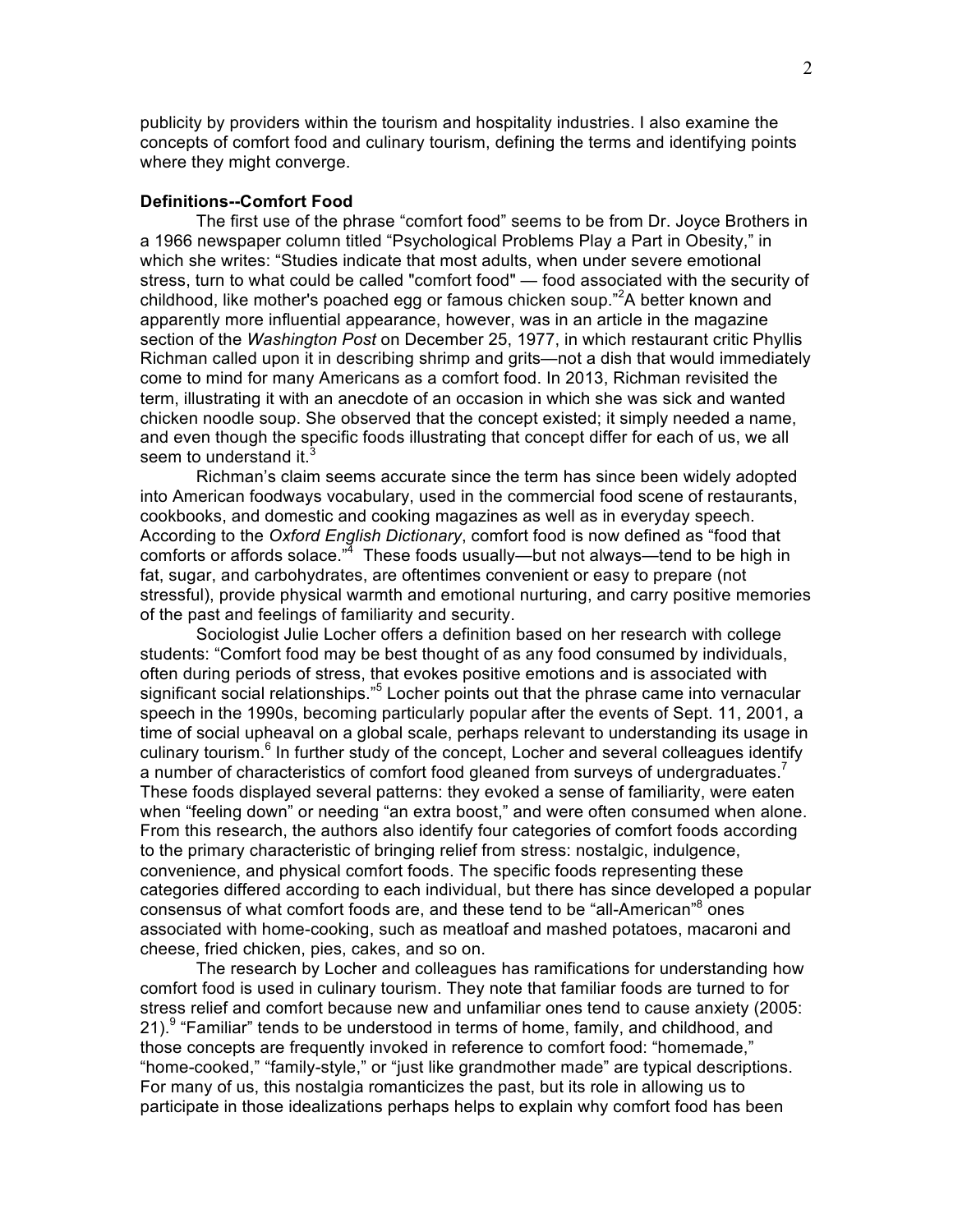embraced by the general public. While later studies have questioned the efficacy of comfort food's power to comfort, one study claims that it fulfills a need to belong and to alleviate loneliness.<sup>10</sup> Home ideally represents a place where a feeling of belongingness is nurtured.

Furthermore, because of its primary function being the relief of stress, comfort food has become a recognized genre that is evaluated differently from "regular" food. Rather than being judged for its nutritional, health, or other qualities, it is judged for its psychological and emotional benefits.<sup>11</sup> Reframing a food as belonging to that genre means that it will then be judged accordingly—and the consumption of it can be justified on the basis of needing those benefits. Presenting a food as comfort food, then, means that the usual concerns for health, nutrition, convenience, expense, environmental sustainability or other factors motivating our food choices can be suspended while we focus on the emotional and nurturing aspects of the food.<sup>12</sup> For example, a bowl of ice cream after a relationship dissolves, a carbohydrate-loaded meal when back home from college or visiting family, or high fat and sugar fried dough for various holiday celebrations could all be deemed physically unhealthy, but can be justified because of a need for comfort.

That comfort food has come to be equated with unhealthful eating is evident in newer trends in comfort food that attempt to bring it in-line with current concerns over nutrition, health, the industrial food system, and environmental sustainability. The internet, cookbooks, magazines, and cooking shows frequently push recipes for stereotypical comfort food dishes (macaroni and cheese, meatloaf, fried chicken, mashed potatoes and gravy, desserts, etc.) that use ingredients considered healthier, more nutritious, and prepared in ways that use less fat or that help retain or boost the nutrients.<sup>13</sup> Locally and organically grown, seasonal, and native ingredients are also being promoted, particularly in replacing the frequently heavily processed ingredients in many comfort foods such as cream of mushroom soup in green bean casserole.<sup>14</sup> Comfort food has also been appropriated by the "foodie" movement that approaches cooking and eating as recreation, entertainment and artistic expression, so that up-dated versions of classic comfort foods—"comfort food done with a twist"--are now popular. Furthermore, both the cultural diversity and the individualism of American society now shows up in the recognition that the specific foods providing comfort differ person to person and group to group.<sup>15</sup>

### **Definitions—Culinary Tourism**

Food has always been a part of hospitality services offered to travelers, but it was generally not treated by American or British society as an attraction in itself.<sup>16</sup> A niche within tourism that focused on food only started to develop in the 1990s, with tourism scholars and industry partners in England, New Zealand, Australia, and Canada leading the way, and the US joining these efforts in the mid-2000s. Termed gastrotourism, food tourism, and culinary tourism, it grew initially out of wine tourism and has generally emphasized higher-end, gourmet, distinctive, and exotic foods. By the latter part of the first decade of 2000, the global tourism industry had discovered culinary tourism. It now thrives as one of the most popular types of international and domestic tourism and is perceived as a significant contributor to economic development.<sup>17</sup> As an industry, culinary tourism focuses on the commercial viability of particular dishes, cuisines, and venues, evaluating them on their potential for drawing tourists away from home and spending money on products and experiences. The emphasis is on offering foods that will motivate travel and consumption, which usually translates into higher-end, gourmet foods that are exotic in some way and not available at home.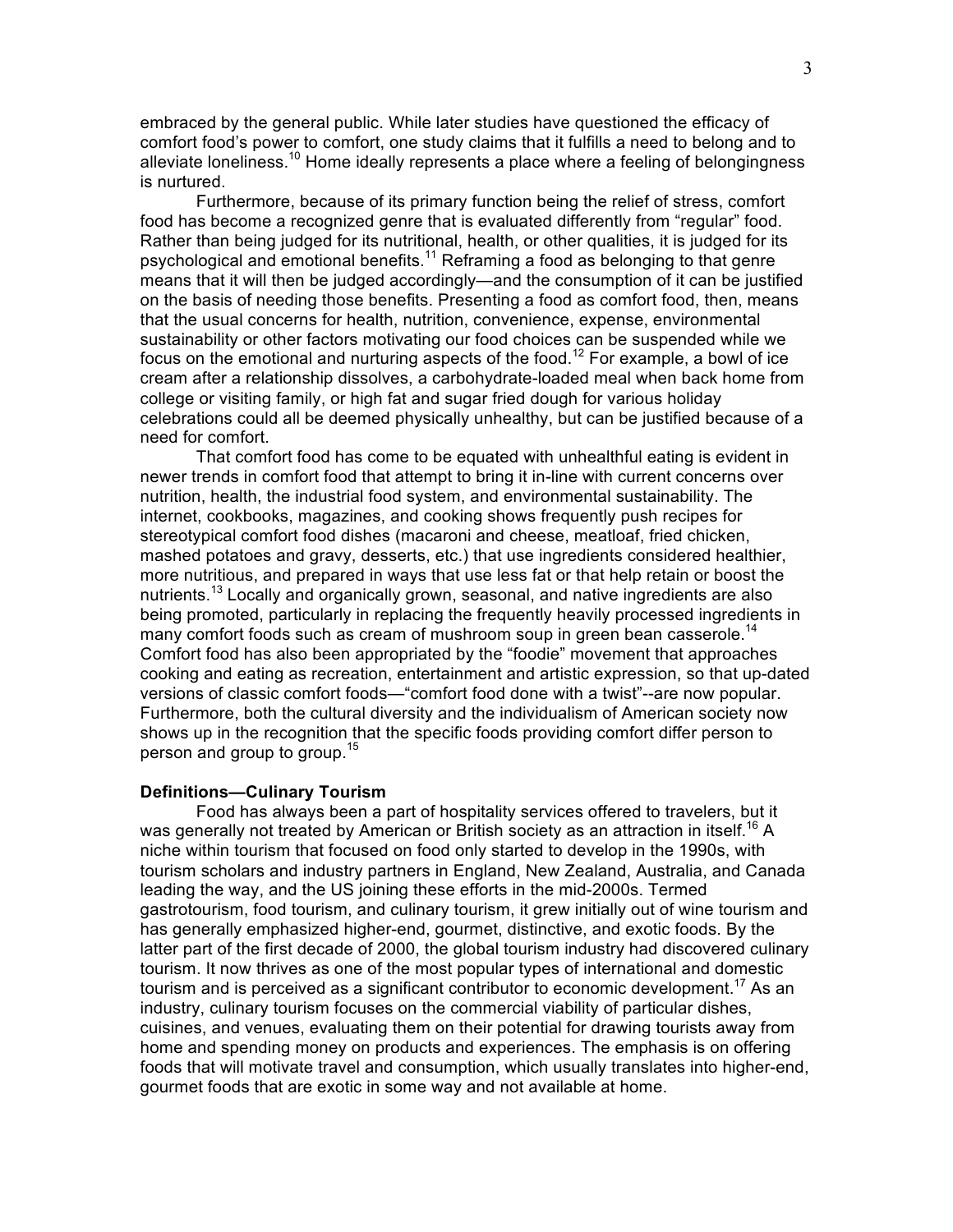Comfort food, because of its associations with home and the familiar, would not seem to be a suitable category of food to offer: it might be appropriate for those tourists not particularly interested in food, however culinary tourists are generally seeking foods that are distinctive and unfamiliar or prepared in a manner that is new to them.<sup>18</sup> Yet comfort food is being incorporated into these tours. Approaching culinary tourism as a cultural activity helps shed light on how and why comfort food might fit in. Tourism, in general, can be seen as a negotiation of novelty and familiarity, or, as the motto for tourism in Hawaii stated: "exotic but safe."<sup>19</sup> A destination has to be exotic enough to stir curiosity, to draw people away from home, but it needs to offer enough safety so that people are not afraid to visit. Culinary tourism similarly is a negotiation between the exotic and the familiar. The food needs to be novel, strange, or different enough to stir curiosity, but familiar enough to be recognizable as an edible substance. Such "eating out of curiosity," as I first defined culinary tourism, is a constant balancing between what is new to an individual or group and what is familiar, as well as between palatability and individual experiences.<sup>20</sup>

A more extensive definition of culinary tourism as "…the voluntary intentional participation in the foodways of an Other …" opened up more possibilities for types of foodways experiences as well as types of Others or novel foods.<sup>21</sup> Within this formulation, foodways includes the total range of activities and processes around food, expanding tourism to more than the consumption of food to its production, procurement, preservation, preparation, presentation, and even cleanup and disposal. Also, foods considered exotic can represent different times, regions, places, belief systems, classes, occupations, ages, and personal tastes, not just the more common cultural or ethnic Other. This expands the range of foods and food experiences that can be included as attractions for culinary tourism, and the industry is slowly recognizing that. Regional foods, for example, have become a highly marketable destination, and heritage tourism now celebrates dishes and menus recreated from the past. Other aspects of foodways are also being explored, particularly, preparation, with cooking classes being popular destinations and "add-on's" to tours and sometimes even include shopping for ingredients in another country. Agritourism—tourism focused on agriculture—is also recognizing that eating food might be connected to raising it, so that orchards, dairies, farms, vineyards, and such now frequently include tastings or dinners along with tours of their vicinities.

Comfort food within the culinary tourism industry may reflect marketing strategies that constantly search for something new to offer customers. It also demonstrates the expanding notions of food as foodways and of what foods are edible and palatable. Within this more cultural-based understanding of culinary tourism, though, it may also represent a turning inward to recognize and celebrate what has been overlooked "at home," so to speak, or it may represent a shift of what is familiar to be something only accessible as a tourist. To better understand the meanings of these trends we need to look at what types of tours are featuring comfort food, what audiences they seem to appeal to, what types of foods are included, and what associations are attached to them.

## **Examples of Comfort Food in Culinary Tourism**

I explore here three tourism projects. Each represents different approaches being used within culinary tourism, and highlights different themes of comfort as well as types of Other. The first features the Amish, an ethnic group historically considered outside the American mainstream culture—exotic--who have been the object of a thriving tourism industry. Their foodways reflect their history and includes some unique dishes, but actually shares many commonalities with standard "American" fare, making the cuisine a relatively familiar one for culinary tourists that can represent nostalgia as well as an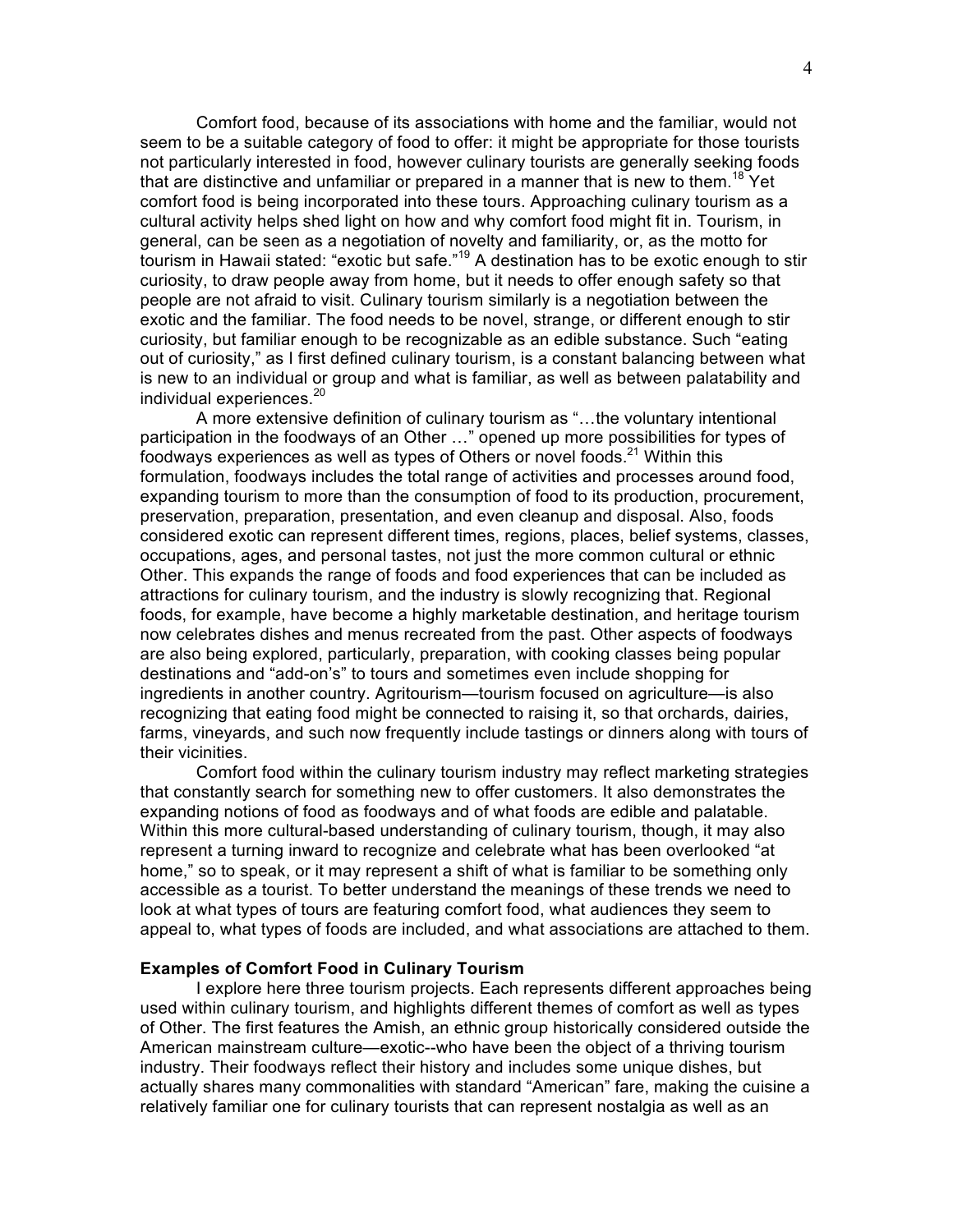ethnic Other. The second example is a much more recently developed tour in a part of Ohio popular for outdoor recreation whose natural environment and seasonal changes to that environment are prime tourist attractions. The food offered is familiar "classic comfort foods," and these are presented as offering physical comfort that is necessary and well deserved after braving the cold weather and natural hardships of winter. The third tour features restaurants in a section of Indiana offering a range of foods representing different types of comfort and different types of Other. This last has undergone several name changes, suggesting that the place of comfort food is still being worked out within the tourism industry. All three are in the same region, the Midwest, so share broader expectations surrounding their food and culture.

#### **The Cultural Context—The Midwest**

The Midwest generally designates the eastern interior of the country, including the states of Illinois, Indiana, Iowa, Michigan, Minnesota, Missouri, Ohio, and Wisconsin. The Great Plains states (Kansas, Nebraska, North Dakota, Oklahoma, and South Dakota) are sometimes included.<sup>22</sup> Although vast differences occur in topography, settlement history, and ethnic make-up, the area shares features that have shaped a common culinary culture—pioneer heritage, agriculture as the historical basis of economies and society, strong ties to industrial agriculture, social and political conservatism, significant cultural divisions between urban and rural, and an emphasis on family as the central unit. The region generally also displays an interesting contradiction of embracing of mass-produced, corporate foods—many of which are produced there, so technically are "local"--while also emphasizing family foodways traditions and home cooking.

Midwestern food is the epitome of comfort food--lots of carbohydrates and starches, fats, and sugar, a "meat and potatoes" menu, and large quantities. It is a '"no surprises," straightforward, plain style of cooking in terms of ingredients and methods, but it is felt to be prepared attentively and cooked "with love." A recipe site describes it in the following way: "Prepare for hearty fare: we're heading to the Heartland! When we say 'American food,' we mean the soothing comfort foods of the Midwest: fare that's hearty and simple, not fancy or frivolous."<sup>23</sup>

That attitude makes it difficult to sell Midwestern food to culinary tourists, who tend to look for more gourmet, up-scale dishes that are unique and require culinary skills. It is not a food culture that emphasizes curiosity and the exotic. Instead, it is pragmatic in that people want to know exactly what they are getting for their money and know that they will like it. Food is also used more to bring people together than to demonstrate individuality and innovation, so that standard Midwestern comfort food does not offer the kind of cultural capital that tourists oftentimes seek. In general, this means that the food needs to be "fancied up" in order attract those consumers interested in fine dining or gourmet cooking. That is what usually happens in marketing and advertising for restaurants. A restaurant in Indianapolis, Indiana, for example advertises "Midwestern comfort food with a culinary twist."24 Its menu is a mixture of old and new, local and international, offering items such as "Grilled cheese nostalgia," "brat burger," fried chicken, hand cut noodles.

These attitudes towards the food of the Midwest carry over to tourism in the area in general, which is sometimes referred to as "the fly-over region" of the US because of its apparent lack of holding anything of interest to tourists. Aside from a few major cities, particularly Chicago, it is not usually a destination for international tourists, but it emphasizes domestic tourism within the region with a focus on outdoor recreation, family activities, "staycations," and smaller city attractions. It is within this context that the comfort food culinary tours are being developed.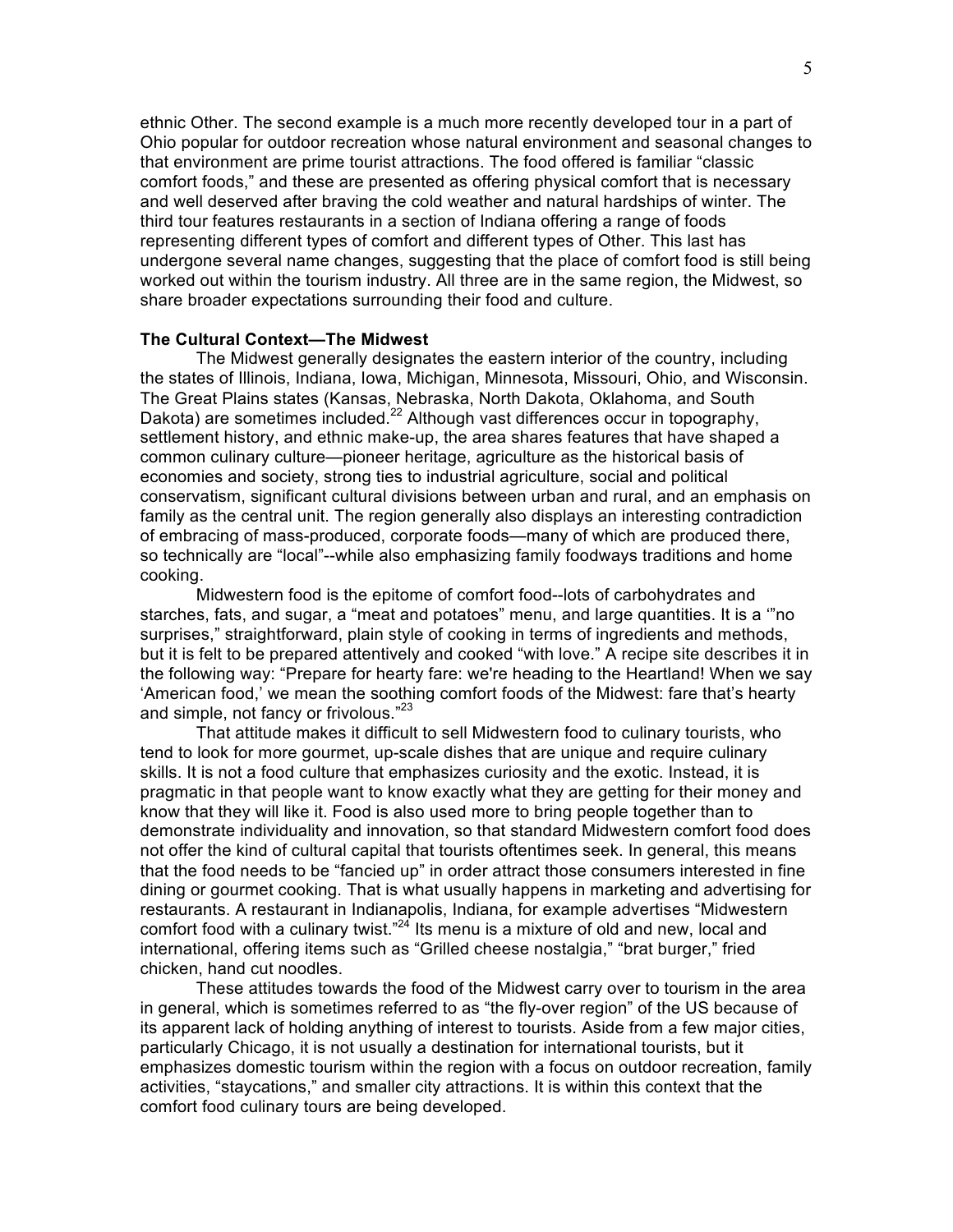### **Example 1: Amish Comfort Food and Culinary Tourism**

The Amish have long been a tourist attraction, a fact that they have manipulated for profit and, to some extent, cultural sustainability. They originated in Switzerland in 1525 with roots in the Protestant Reformation. A group split in 1693 into Mennonite, which explains some of the overlaps and confusions between the two groups in the US. Religious persecution forced the Amish to leave their homeland and they no longer exist in Europe. They came to North America in two waves, first in the mid 1700s and again in the early 1800s, establishing farming communities, particularly in central Ohio and eastern and northern Indiana, the two states that today have the largest populations of Amish out of the total of around 261,000 individuals. Amish communities can now be found in 28 states and the province of Ontario in Canada, with significant populations in Iowa, Michigan, Missouri, New York, and Wisconsin.

In the US, the Amish adapted the ingredients available in colonial and pioneer America, particularly, corn, molasses, apples, cabbage, and meat and other products from pigs, cows, and chickens. Amish cuisine today features potatoes, noodles, hearty soups, sausages, root vegetables, sauerkraut and other pickled vegetables (beets, green beans, cucumbers), bread and cheese. Cream-based gravies moisten the food, and sweet and sour (sugar and vinegar) flavors appear frequently in pickles and salads. Pies, both savory and sweet, are popular. Chicken "pot pies" are common, as are a molasses pie, called "shoofly pie," and a dried apple one known as *snitz* pie. Pickles and relishes are standard accompaniments to meals, and "chow-chow" has become an iconic Amish dish, as have apple butter, sweet and sour cabbage, and such meat products as bologna and scrapple (a "pudding" made from ground beef and pork heart), liver, and kidneys mixed with cornmeal. The Amish diet includes plentiful sweets--cakes, sweet rolls, and specialties, such as the regional Pennsylvania "whoopee pie," two rounds of small chocolate cake around a crème filling.

This is quintessential comfort food. It is fattening, and full of things that are not considered healthful or nutritious by Americans. Marketing of these foods and tourism projects, though, make no apologies for that. The food offers a way to experience a lifestyle from the past that is seen as a needed antidote to the stress of modern living. Although the Amish are exotic, they are a relatively "safe" Other, and so is their food. It embodies the values of the past, a past that comforts on the basis of nostalgia for "simpler" times.

A website for Ohio "Amish country," explains their food this way:

*Amish Country Dining*

# *You might call it comfort food. We just call it "dinner."*

*Amish Country attracts people for many reasons - scenery, crafts, quilts and furniture, to name a few. But at the heart of it all is the food. The outside world calls it "comfort food." We just call it dinner. Amish cooks have been blending simple ingredients into delicious treats for generations, and now you can enjoy them too, whether it's sharing a familystyle meal reminiscent of grandma's house, or sinking your teeth into a cream-filled "whoopee pie."25* 

The site then goes on to list venues, including restaurants (Dutchman Restaurants, Inns, and Bakeries run by the Dutchman Hospitality Group), wine cellars, gourmet market, cheese makers/shop, flea market, Schmucker's store and café; Amish Door village (a restaurant, Victorian Inn, bakery, and shops). It makes no attempt to try to appease guilt for consuming these rich foods although they are stereotypically hearty and heavy fare. Instead, they offer them as a window into another way of life, so that being a tourist with them helps one escape to the past. Another tour site emphasizes the educational aspect of culinary tourism: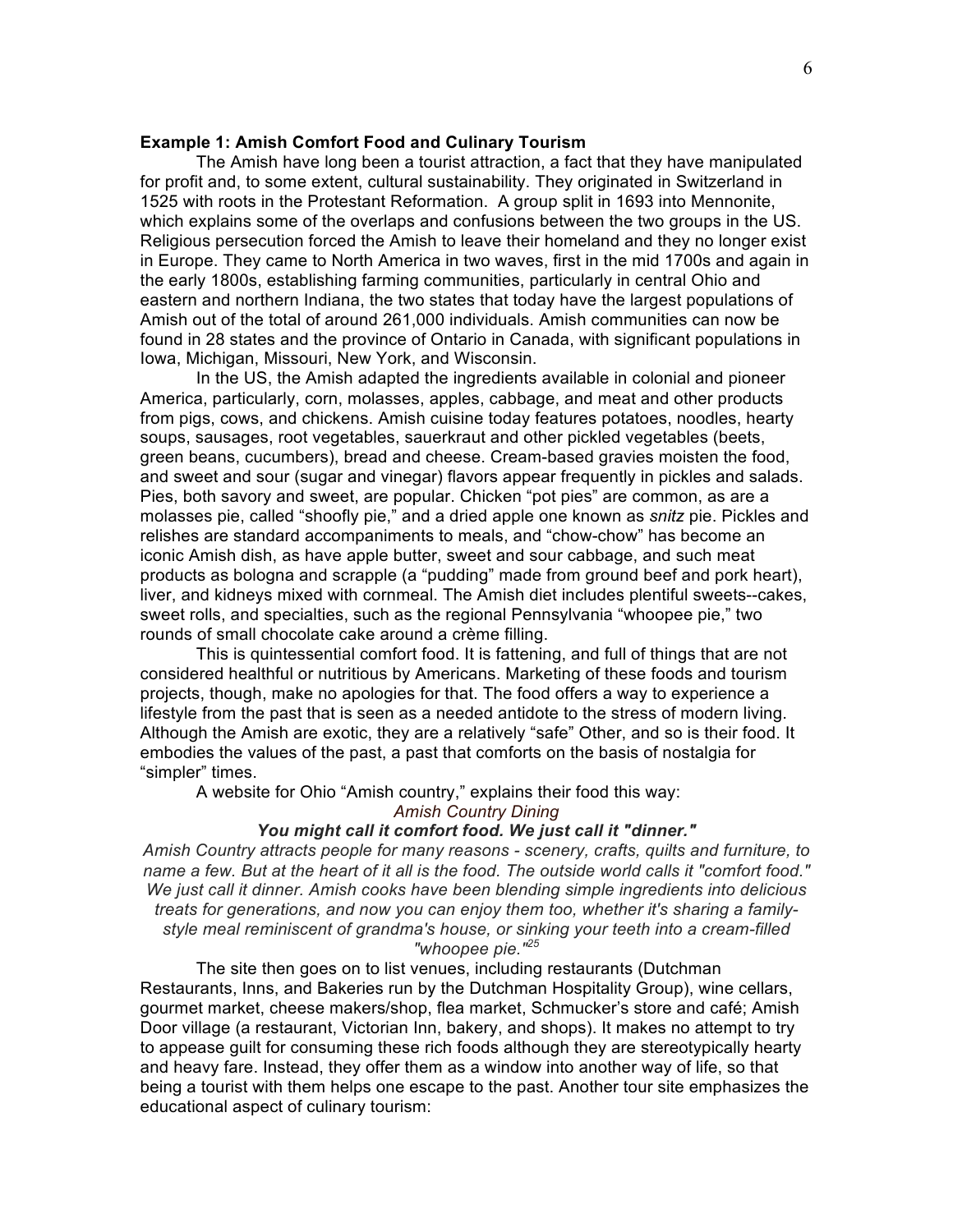*A tour of Amish Country is a fantastic way to learn about the rich history of the determined, hardworking, and tight-knit community.*

*Amish Heartland Tours offers several tour options that lend a closer look at the Amish way of life. On one tour, guests can share a private meal with an Amish bishop and his family, learning about their life story and traditions while you relish Amish comfort food. Knowledgeable guides lead all of the Amish Country tour options, … You may even* 

*have the option to stop at a home bakery, where the smell of fresh apple fritters, cheese tarts, and glistening donuts will tempt you into a midday feast.26*

Interestingly, another site points out that what is nostalgia for tourists is everyday and contemporary life for the Amish:

*All that stuff about "local," "seasonal" and "artisanal" is nothing new for the Amish. Of course "new" is hardly what the Amish are about, as a two-hour drive to Holmes County from Columbus engrossingly verifies.<sup>27</sup>*

This could be read as bringing comfort food into the contemporary food scene. It addresses issues that are of current concerns surrounding sustainability, appealing to both environmentally and ethically aware consumers as well as "foodies." In this way it offsets the nostalgia also carried in comfort food. Home, then, is updated –still familiar, but able to address modern concerns.

Tourism among the Amish has included a range of formats, beginning with classic tours in which busloads of tourists are taken to Amish communities, usually ending in restaurants and shops. The Amish themselves have also developed an extensive hospitality and tourism industry, with tourist "villages" containing restaurants, inns, bakeries, stores, and special events. Among these is one of the most immersive forms of culinary tourism--dinners in an Amish home, prepared and served by an Amish family. These dinners are problematic because of rules limiting interactions with "outsiders," but some Amish families have developed such tours, developing strategies for presenting the food without actually sharing in its consumption with tourists. These dinners are set up in advance with pre-paid registrations, which can be quite high, and a set menu. The number of tourists that can be accommodated is fairly small, lending an air of "family" and authenticity to these dinners, although there frequently is little actual communication with family members. Even so, the events tend to involve the entire family as well as some community members. The women and girls prepare the food, help serve, and clean up; the boys and men assist by killing chickens, bringing in ingredients, but also by setting up tables. Usually furniture has to be removed so that one long table could be set up to simulate family style eating.

I attended one such dinner in Pennsylvania in 2008. The father, the patriarch of the clan, explained the food, gave a brief history of the Amish, and talked about his family and how they grew and prepared the food themselves. The women served heaping platters of fried chicken, beef and noodles, mashed potatoes and gravy, beans, cole slow, biscuits, lots of pickles, and pies for dessert. Platters were passed around and guests served themselves family-style. I say "guests" with hesitation since we were paying customers and did not know the family or have any connection to them beyond what they offered as part of the tour. The event definitely emphasized home as the central space in which a rural and idyllic notion of family was being performed.

The food represented several aspects of comfort: nostalgia, in that it represented a past prior to modernity, and indulgence, because of the high fat, sugar, salt, and starch content. Convenience also was present for me and the other tourists, although the inconvenience of its preparation was emphasized by the tour operators and in the descriptions of it by the family patriarch. The food itself seemed to be an authentic representation of Amish foodways, although we had no way of knowing what this particular family actually ate at daily meals. Consuming it in this context gave a sense of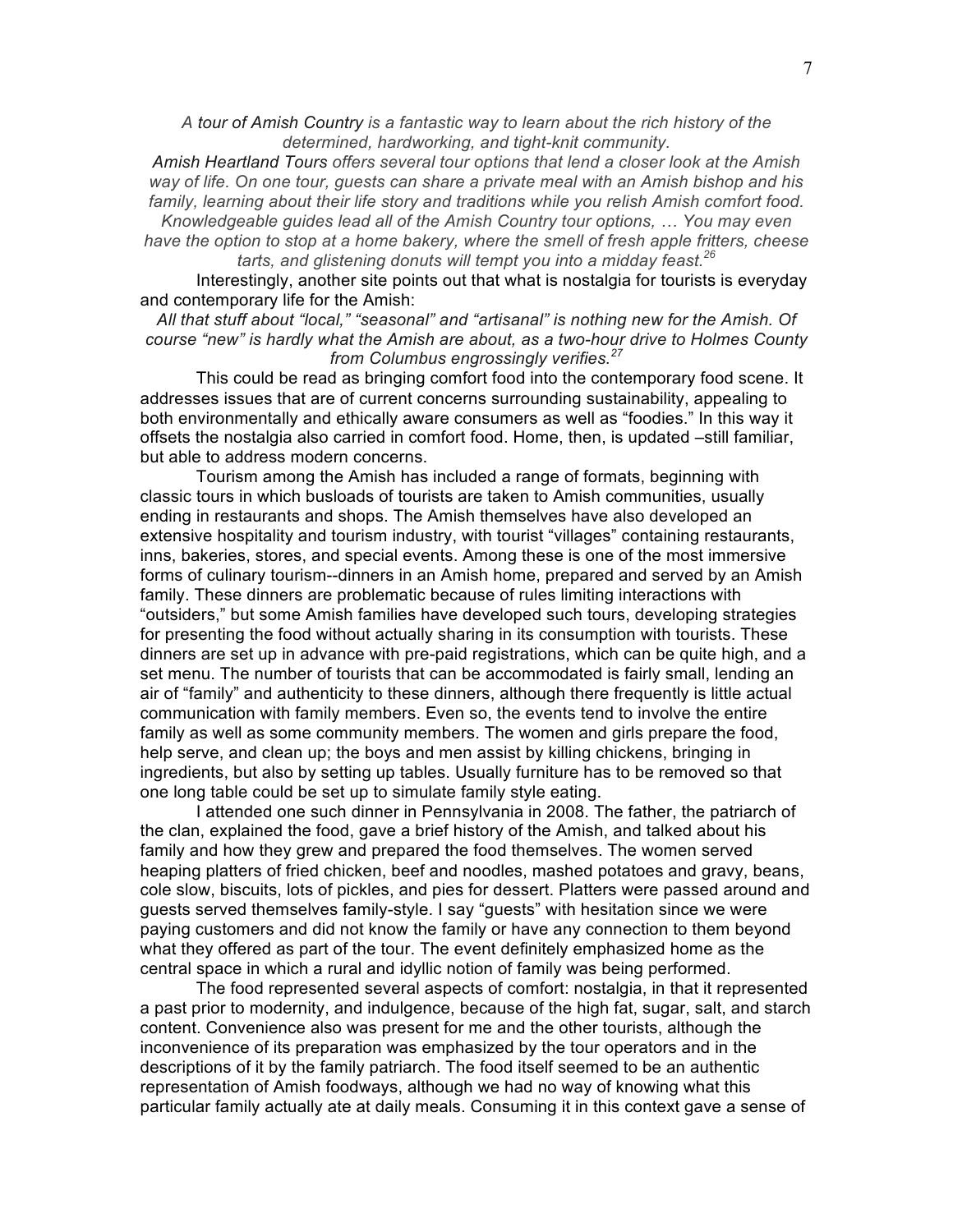participating in the everyday lives of this group of people. It also gave us a point of connection with the Amish as well as with each other—we could talk about the food, discussing similarities with other familiar dishes. The family style dining enabled us to overlook the fact that welcoming strangers into one's home was generally not an accepted part of the culture and that we were definitely outsiders. The familiarity of most of the dishes, though, helped us feel "at home" and can be interpreted as offering a sense of safety and security rather than the danger associated with exotic foods.

### **Example 2: Classic Comfort Food in Central Ohio**

The second example comes from the Hocking Hills area in south central Ohio, an hour's drive at most from the capital city of Columbus and known primarily for scenic drives and outdoor recreation. The ad reads as follows:

# *2015 Comfort Food Cruise The tastiest event in Hocking Hills spans the next two weekends -- January 31 - February 1 and February 7-8*

*Whether it feels like home, or it's your first time in our neck of the woods, there's no*  better way to explore the region than on a cruise through the Hocking Hills. Enjoy the *beauty of winter while indulging in some of your favorite comfort foods. For six days, you can taste these dishes all around the region. Go for the gusto and try to taste all ten in a day or take a leisurely tour and take as long as six days. Best of all, there are plenty of things to do in Hocking Hills. At the first guilty twinge, just set out for a hike on one of our trails … In addition to using some of that comfort food fuel, you will be treated to a feast for the senses as you pass cave walls covered with ice beards and waterfalls* 

*frozen in suspended animation.*

*Tickets: \$15/person. \$5 of every ticket sold will benefit local food pantries.28* The Hocking Hills is not an area celebrated for its food; however, food is usually part of hospitality services, along with lodging and transportation. Tourism Executer, Karen Raymore, of ExplorehockingHills.com, came up with the idea of the comfort food trail as a way to attract more tourists.<sup>29</sup> Organizers felt that local culture could not boast unique dishes, but it could claim a variety of items usually described as comfort foods. Although these might be considered boring food to some tourists since they are not necessarily exotic, gourmet, or high end, they represent the local culture. They then used social media to survey what people thought of as comfort food, identifying some specific dishes. They then took that list to the ten participating restaurants that chose items to add to their menu. The recipes, ingredients, and manner of presentation were left up to the restaurants themselves, doing the best they could and using their own understandings of comfort food and what customers might be looking for. There were guidelines, however, pertaining to the local identity of the dishes. One restaurant had a Scottish theme and wanted to offer a Scottish dish. The organizers decided that it did not fit—"If it's something you've never heard of, it's not comfort food**."<sup>30</sup>** The types of food listed in the announcement would be familiar to most residents of the area as well as to mainstream American food culture: Biscuits & Gravy, Breakfast Burrito, Mac & Cheese, Baked Steak Sliders, Pizza, Meatloaf, Mixed Berry Cobbler, Spaghetti, Chicken & Noodles, Chocolate Ice Cream.

The ten restaurants initially offered those dishes as a sampling, but some also developed them into larger servings and part of the menu. Tourists purchased tickets for the samplings and set their own driving schedules during the weekend of the tour. It was extremely successful. Tourists raved about it, and restaurants were delighted with turnout. They expected one hundred tourists the first year (in 2014), and got four hundred. The second year, they had over 700 people. For 2016, more restaurants want to participate, and three weekends at the end of January are being set aside for the tour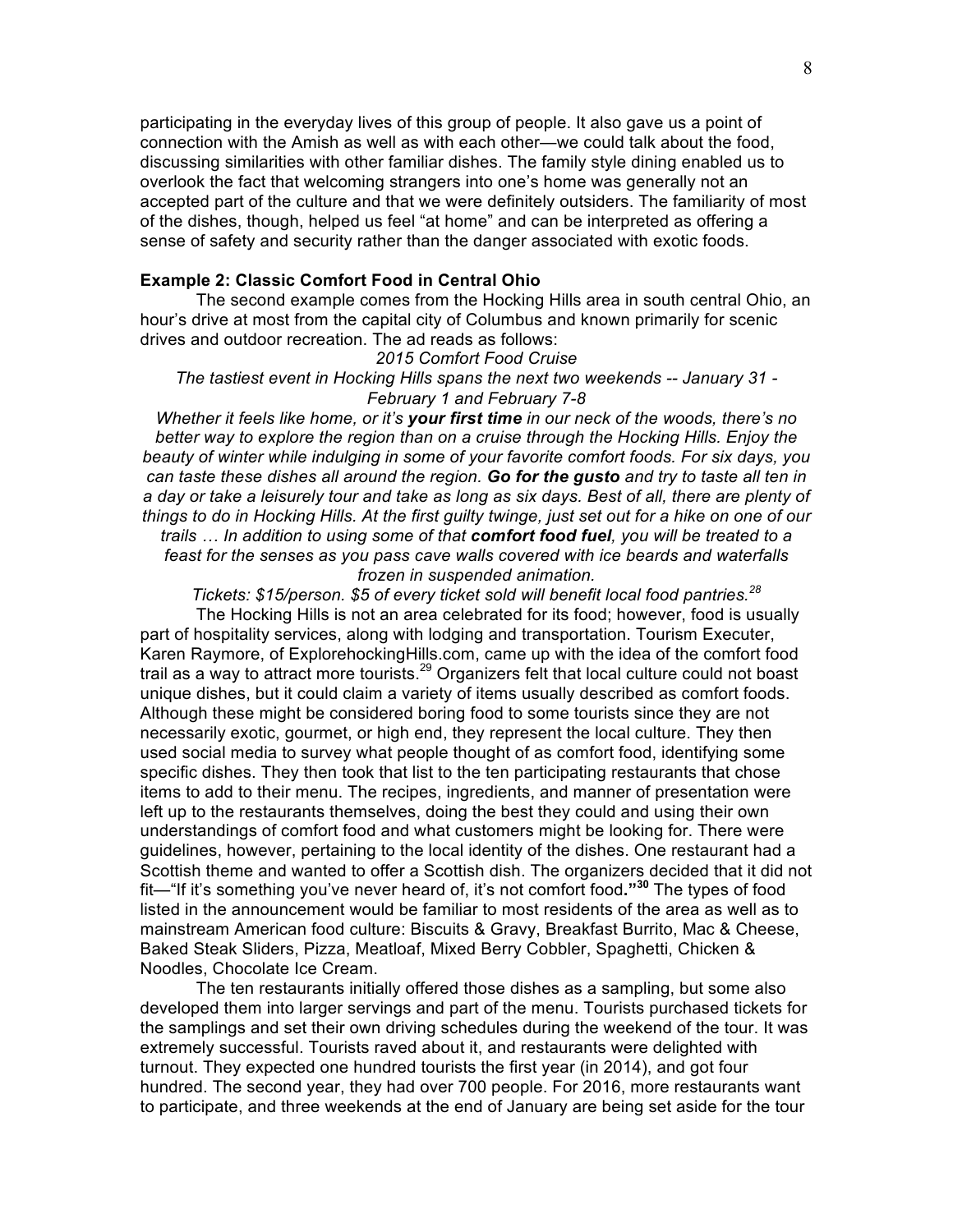instead of two. According to the organizers, tourists came from in state and surrounding region, but also some international tour companies picked up on the marketing.

The tour highlights several elements of comfort food. The dishes offered are ordinary, everyday fare for many people in this region, and could even be called all-American. Pizza and spaghetti are Americanized to the point that they have lost their ethnic associations, as has the burrito, which has been adapted from southwestern and Mexican American foodways to American tastes and incorporated into the national and commercial foodscape. Meatloaf, macaroni and cheese, and steak are also standards in mainstream menus. The dishes include meat and starch combinations with plentiful dairy and sugar—classic American comfort food familiar to many Americans. Two of the dishes--biscuits and gravy and chicken and noodles—could be associated with region (the first with the South) or even ethnicity (the latter with the Amish or German settlers), but they tend to represent "pioneer" cooking in this region, so fall into the nostalgia category.

The tour also ties this food to natural surroundings and to the seasons. Winter tends to be the usual time for comfort food, when our bodies want something warm and perhaps need more carbohydrates to keep us warm. These dishes belong to Locher's category of physical comfort food. They also suggest that the normal division of the year is into four seasons. American culture is founded on that expectation and on the resulting moves of social life from indoors to outdoors, reflecting the historical geography of the settlement of the nation in areas, such as New England and the MidAtlantic, that have four clear seasons. Also, the idea of tying comfort food to natural sites and outdoor activities could suggests that the food itself is less "cultivated"—the simpler, plainer style of cooking associated with comfort food is better suited to the enjoyment of nature. This perhaps represents nostalgia for simpler times.

The third category of comfort food utilized here is indulgence foods. The ice cream obviously fits this category, but so can the others because of their heartiness and high fat, sugar, and salt content. The tour recognizes indulgence—even offering that as one of the attractions—but also in its reference to a "guilty twinge" after eating, that can be offset by hiking. The comfort food then becomes fuel, so that indulging in it is actually physically necessary.

The "classic" comfort foods featured in this tour were expected to be familiar to most tourists. They were not being presented as exotic in themselves, nor was the area in which they were found; however, they represented the lack of stress expected to be discovered in this region where appreciation of nature and participation in outdoor recreations were possible. That possibility contrasts with the everyday circumstances of modern living, and therefore is the exotic Other drawing the tourists. As such, the familiarity of the food balances the exoticism, grounding tourists in nostalgic comfort.

# **Example 3: Region, Ethnicity, and Ambiguity: Southwest Indiana Comfort Food Trail**

The third example is from Indiana, a state representing the "heartland" of the nation. As such, its food would be expected to be quintessentially American, reflecting historical patterns and aesthetics. Interestingly, the trail references other regions and ethnicities, almost as if in recognition that the heartland is not exotic enough to elicit tourists' curiosity.

# *Southwest Indiana Comfort Food Trail*

*Southern comfort, German heritage and locally grown produce. From fried biscuits at Joe Huber Family Farm and Restaurant in Borden to spatzle at the Gerst Haus in Evansville, the region's beloved foods reflect Southern influences from Kentucky, German and Swiss roots and the rural heritage of farms and orchards. You*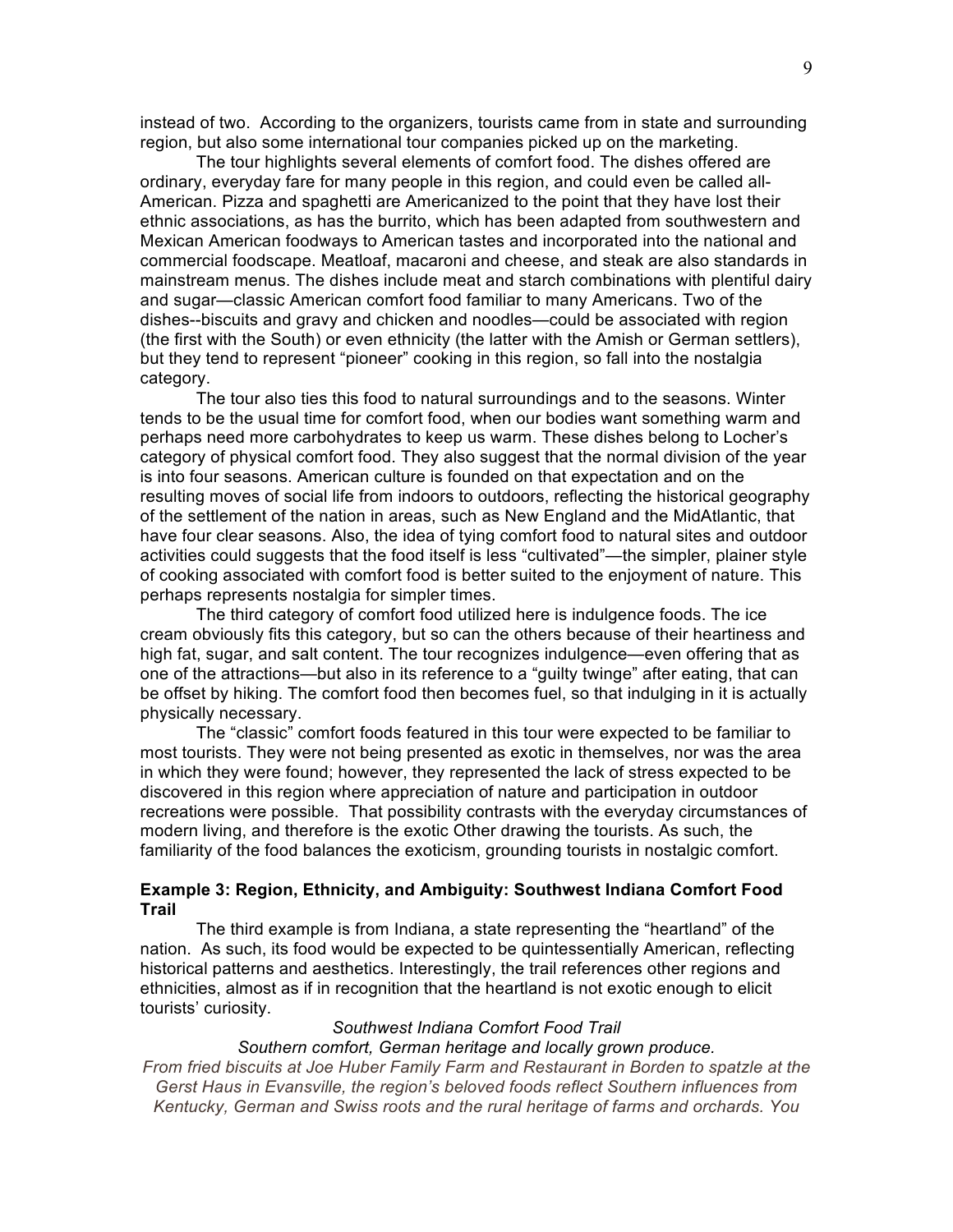*can pick your own fruit at Bryant's Blueberries in New Salisbury, visit goats at Cabriole Farmstead Goat Cheese in Greenville, try local wines at Huber's Orchard, Winery and Vineyards and enjoy artisan beer at the New Albanian Brewing company. You'll also find treats that have been favored for more than a century, such as buttery sweet caramels and spicy Red Hots at Jeffersonville's Schimpff's Confectionery or the astonishing crunch of Tell City Pretzels.<sup>31</sup>*

This tour offers more variety than the previous one, listing quintessential comfort foods—biscuits, noodles (spaetzle), cheese, fruit, sweets, "treats"—but adding wine and beer, items that can be considered comfort foods associated more with adulthood than childhood. It also points to cooking processes associated with comfort—fried—as well as ones that show care—artisanal. The "pick-your-own" fruit allows individuals to personalize the food but also evokes a rural past in which everyone participated in harvesting their food. Perhaps most important is the assertion that these are "beloved" foods in the region, suggesting that they are both familiar and hold an emotional attachment for native eaters.

Interestingly, the tour also references another region of the US—the South—that is commonly associated in the public imagination with comfort food, treating it as if that regional food automatically will be an attraction to tourists. It also mentions specific ethnic groups—Swiss and German—which would be considered exotic to some Americans, but it includes these culinary traditions as a familiar part of the Midwestern region's comfort foods. The trail highlights the nostalgia category of comfort food by speaking of heritage and roots. It points out that some of the foods have been regional favorites for more than a century, solidly connecting them to the past. Some of the imagery is also placed in the past—local, farm, orchard, rural—adding to nostalgia. The tour also suggests that these comfort foods fit the indulgence category in referring to some of the offerings as "treats."

The trail, however, seems to be problematic and not entirely successful. It also suggests that the phrase "comfort food" did not seem to work since the name of the trail was changed in 2015 from Southwest Indiana Comfort Food Trail to "A Southern Comfort Food Trail" and then to "Tour, taste, Traditions: Your guide to Indiana's full bounty. $32$  It turns out that the trail itself was not a local initiative, nor organized as a cohesive tour, but designed by a commercial magazine, *Midwest Living*, that picked out restaurants and designated them as part of the trail. The local and state convention and visitor's bureaus and tourism offices seemed unaware of the trail and even the local restaurants listed had no knowledge of it. When I spoke to the co-owners of one that was described specifically as offering comfort food, neither one had heard of the trail. One of them was hesitant to accept the comfort food label, saying that they preferred to describe their offerings as "real food," like one would find at "your grandmother's table."33 She also noted that, of course, everyone's grandmother might serve different things or might not even cook at all.

These responses suggest the fluidity of the category of comfort food as well as the associations of it with being not "exciting" or exotic enough to draw tourists. After all, many people in that region still eat these foods on a daily basis and would not need to leave home for them. In fact the big draw in the region, according to one tourism provider, was a fall festival in Evansville that boasts that it is the second largest street fair in the country after New Orleans' Mardi Gras. Lasting three days and drawing 200,000 people each day, it definitely does not promote comfort food. Instead, according to its website: "You can certainly find standard festival fare, but more adventurous eaters should look for exotic choices like alligator stew, chocolate-covered grasshoppers and brain sandwiches. Spend a day or two to enjoy all the fun: live music, parades and midway."34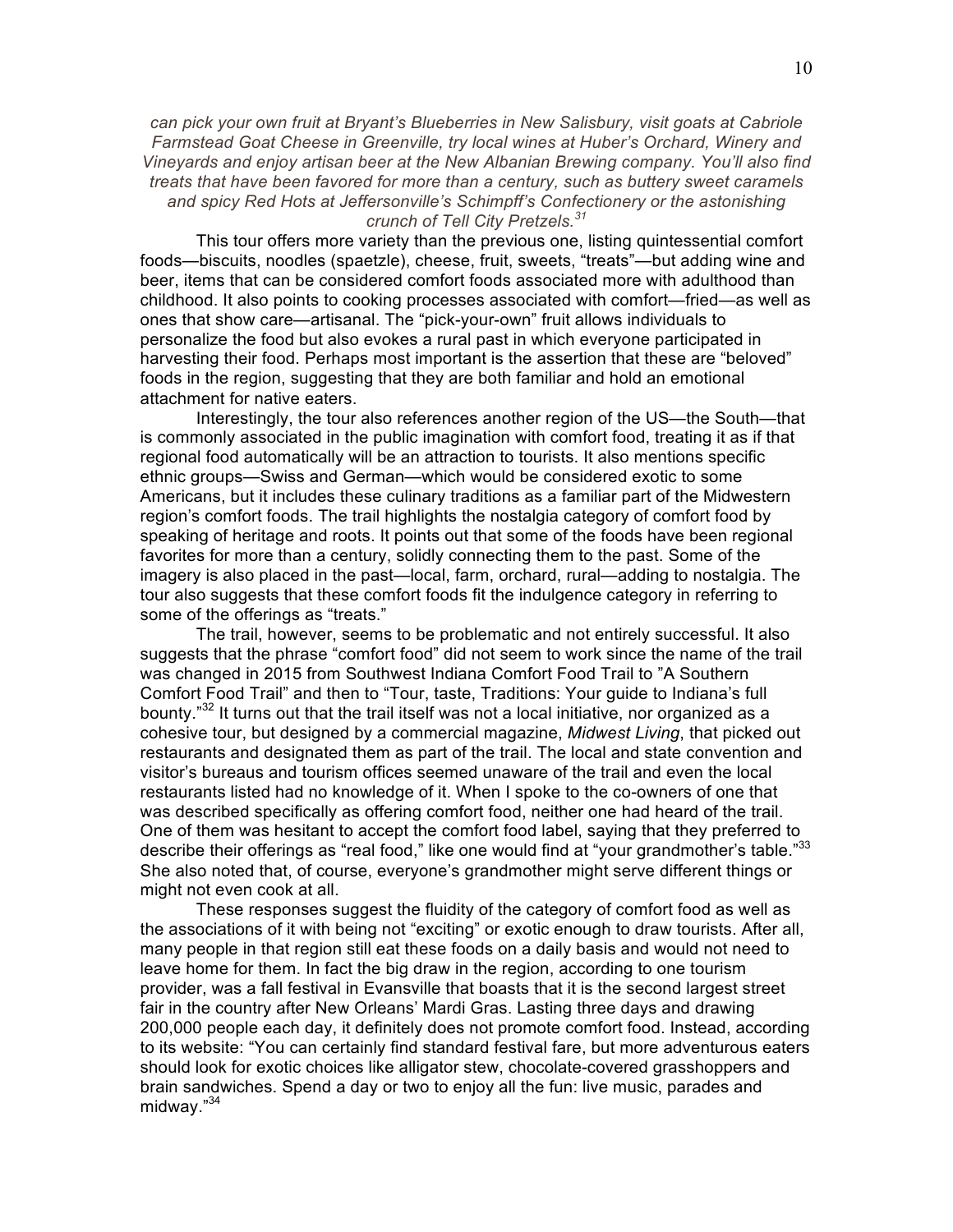### **Observations: Converging Genres**

Comfort food and culinary tourism seem to be contradictory, if not conflicting, in their emphasis on the familiar and exotic, yet they also share some key features. It is perhaps at these points of similarities that they are able to converge and fit together in a way that does not seem incongruous.<sup>35</sup> Both involve an individual's perspective of what foods fit into those categories. That is, what is comforting to one person might not be to another and what is exotic to one group of people might be familiar to another. This fluidity of boundaries means that tourism and hospitality providers need to constantly negotiate the specific dishes or foodways experiences being offered with the experiences and tastes of the anticipated consumers. In doing so, those providers are also defining what constitutes those categories, so examples both reflect and shape individual and cultural perceptions.

Both categories of food experiences play with balancing the familiar with the exotic, with the familiar providing the baseline, the norm, in a way, for the defining of other experiences. Culinary tourism, in general, can be seen as a negotiation between the exotic and the familiar as well as the between edibility and palatability.<sup>36</sup> A place, event, group, process or artifact needs to be different enough to entice people away from their homes (either physical or metaphorical), but it needs to be familiar enough that the potential tourist feels safe trying it out.<sup>37</sup> Comfort food, in contrast, emphasizes familiar food experiences that will not cause surprise, alarm, or stress. In theory, and by definition, it is the opposite of "eating out of curiosity." In reality, consumers do oftentimes act upon curiosity in how a familiar food will taste in a new context, made with new ingredients, and with new preparation techniques, but the edibility or palatability of the dish itself is usually not in question as it might be in tourism. I suggest here that culinary tourism providers use comfort food to create a sense of familiarity and safety, similar to the observation by tourism researchers, Quan and Wang, that continuing daily routines of food consumption can create an "ontological comfort of home…" that "helps overcome anxieties and unfitness caused by unfamiliar environments on journey."<sup>38</sup>

Both categories also utilize the idea of home as either an actual physical space or a metaphor. Culinary tourism, according to industry definitions, requires literally leaving home in order to travel to another location to experience food.<sup>39</sup> In comfort food, home is referenced through production style—with frequent claims of being "homemade"—and is oftentimes conflated with family—as in serving a group at a table with communal dishes and being called family-style or home-style service. Also, recipes are frequently identified as coming from or imitating those made by grandmothers and mothers, calling upon the traditional gender role of women as rulers and purveyors of the kitchen, the home, and other domestic areas of life. The appearance of comfort food in culinary tourism suggests that the qualities of comfort food—representing tradition, relief, security, and, above all, home—are no longer a regular part of our lives and can therefore be presented as exotic, as Other, and an object of curiosity. If comfort food represents Home as a metaphorical space of security, perhaps Home is now exotic. The sense of belonging that is associated with home, similarly, is no longer found literally at home, but is exotic and sought elsewhere.

Also, both comfort food and culinary tourism are genres—categories carrying their own evaluative guidelines and expectations—that are simultaneously invented ones for commercial purposes and "native" ones that resonate with the general public. An essential theme in both is the opportunity to consume food that is either out of the ordinary or that would otherwise be considered unhealthful. Framing an eating experience as either of those categories then means that the food will be evaluated according to how well it fulfills the expectations of those genres.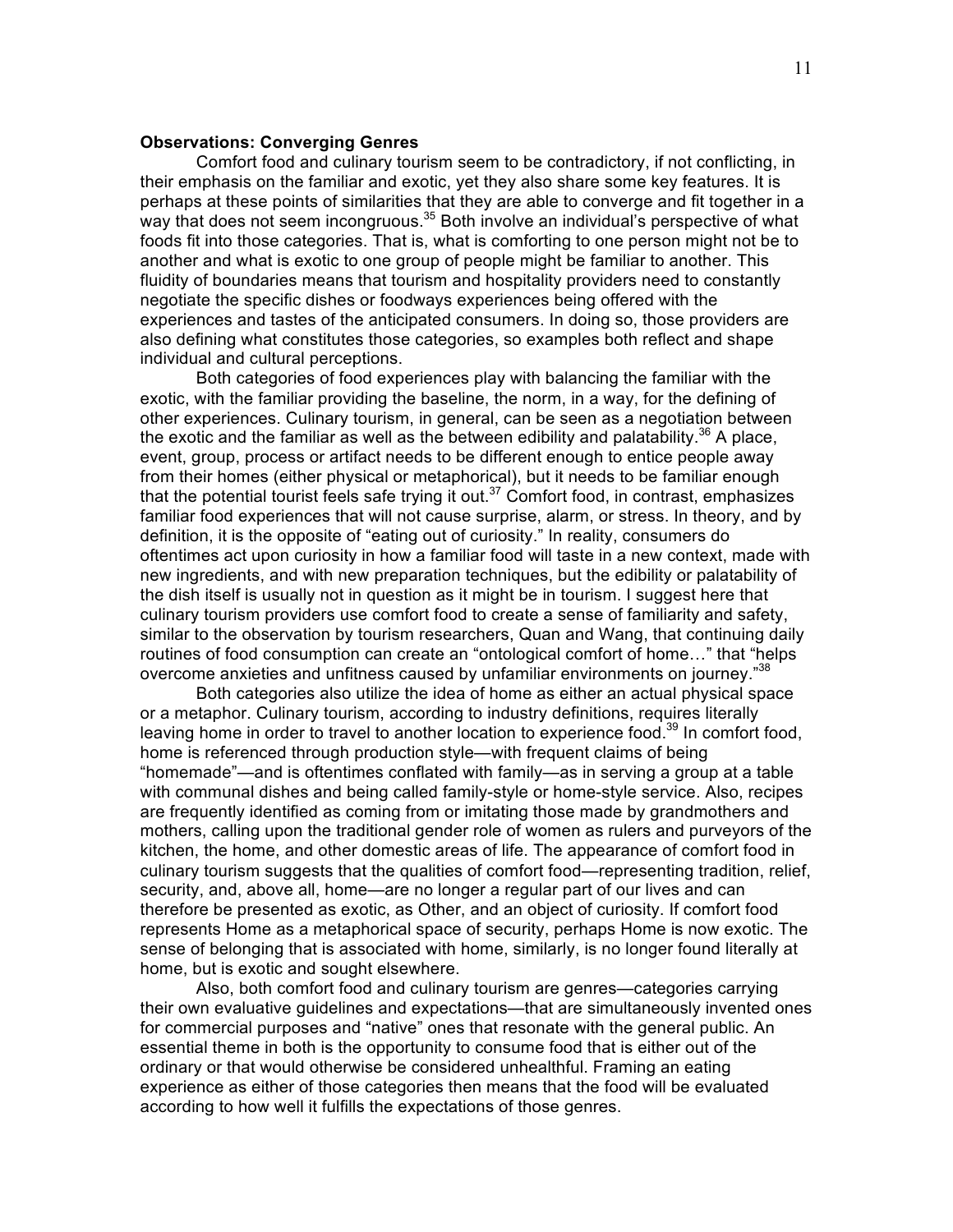In this sense, both categories can be seen as offering spaces in which the usual rules of behavior are suspended, "allowing" us to eat foods we might not normally consider consuming. Such spaces can be thought of as liminal, from the French folklorist Arnold van Gennep who coined the term "liminality" in *Rites des Passage* (1909), which was also described by anthropologist Victor Turner as a condition of being "betwixt and between." Another definition of liminality comes from Alessandro Falassi who refers to it as "time out of time" in regard to festivals, namely a state of suspension separated from a previous condition and not yet incorporated into the new one. "[F]or me the essence of liminality is to be found in its release from normal constraints, making possible the deconstruction of the 'uninteresting' constructions of common sense, the 'meaningfulness of ordinary life'. . . . Liminality is the domain of the 'interesting,' or of 'uncommon sense."<sup>40</sup>

Tourism scholars have borrowed the concept of liminality to explain behaviors tourists exhibit that they would normally find offensive or even immoral.<sup>41</sup> Applied to culinary tourism, it suggests a psychological frame of mind in which tourists consume or, at least, taste—foods they would normally see as inedible or unpalatable. Not all culinary tourism needs to be that extreme, however. A tourist might consume foods he or she normally considers unhealthful or outside their usual dietary restrictions, such as large quantities of fat or sugar, larger portions than usual, or different preparation techniques that frequently characterize comfort food. Any type of Other is available for culinary tourism, although the tourism industry tends to highlight the cultural Other.

Similarly, the category of comfort food offers a psychological space in which we eat for emotional reasons rather than nutritional, health, economic, convenience, fuel, or other pragmatic factors. Reframing foods that are frequently considered unhealthful and non-nutritious as comfort foods allows us to justify indulging in them, suspending the normal rules for consumption. Comfort food, then, offers liminality, outside of our usual, everyday lives. From this perspective, both culinary tourism and comfort food can be seen as liminal categories in which we can explore and consume what is exotic or familiar, comforting or discomforting. As one individual responded in an informal query about these tours: "Calling it comfort food is just an excuse to eat stuff that's usually unhealthy for me; putting comfort food in culinary tourism is a double excuse!"<sup>42</sup> Unfortunately, the reality of "coming home" to scales and clothes that no longer fit all too often demonstrates that what we eat during those liminal periods does stay with us.

One final thought is that tourism itself, according to scholars who study it as a cultural phenomenon, is not just a matter of travel—as the tourism industry defines it but involves a different way of looking at the world. John Urry proposed the concept of the "tourist gaze," in which tourists look with curiosity, with an openness to see wonder, in objects, activities, places, and people.<sup>43</sup> Individuals can be tourists in name only, in that they are traveling but not be curious about their surroundings. My own formulation of culinary tourism recognizes that the tourist gaze can be turned towards food anywhere, that it involves looking at food with curiosity, with a questioning of its edibility, palatability, functions, aesthetics, history, or meanings. That gaze can also be turned inwards onto our own familiar or everyday foods. In this sense, it looks at what we take for granted as if it is exotic to us, as if it is brand new, and also looks more deeply into it, recognizing its potential to carry meaningful connections. In this sense, comfort food is an ideal subject for the culinary tourist gaze, since it tends to be rich in personal memories and emotional associations.

### **Conclusions**

In conclusion, these tours—and other examples—suggest that culinary tourism highlights different categories of comfort food, depending on the food culture being featured and the relationship of the anticipated tourists to that culture. Nostalgia and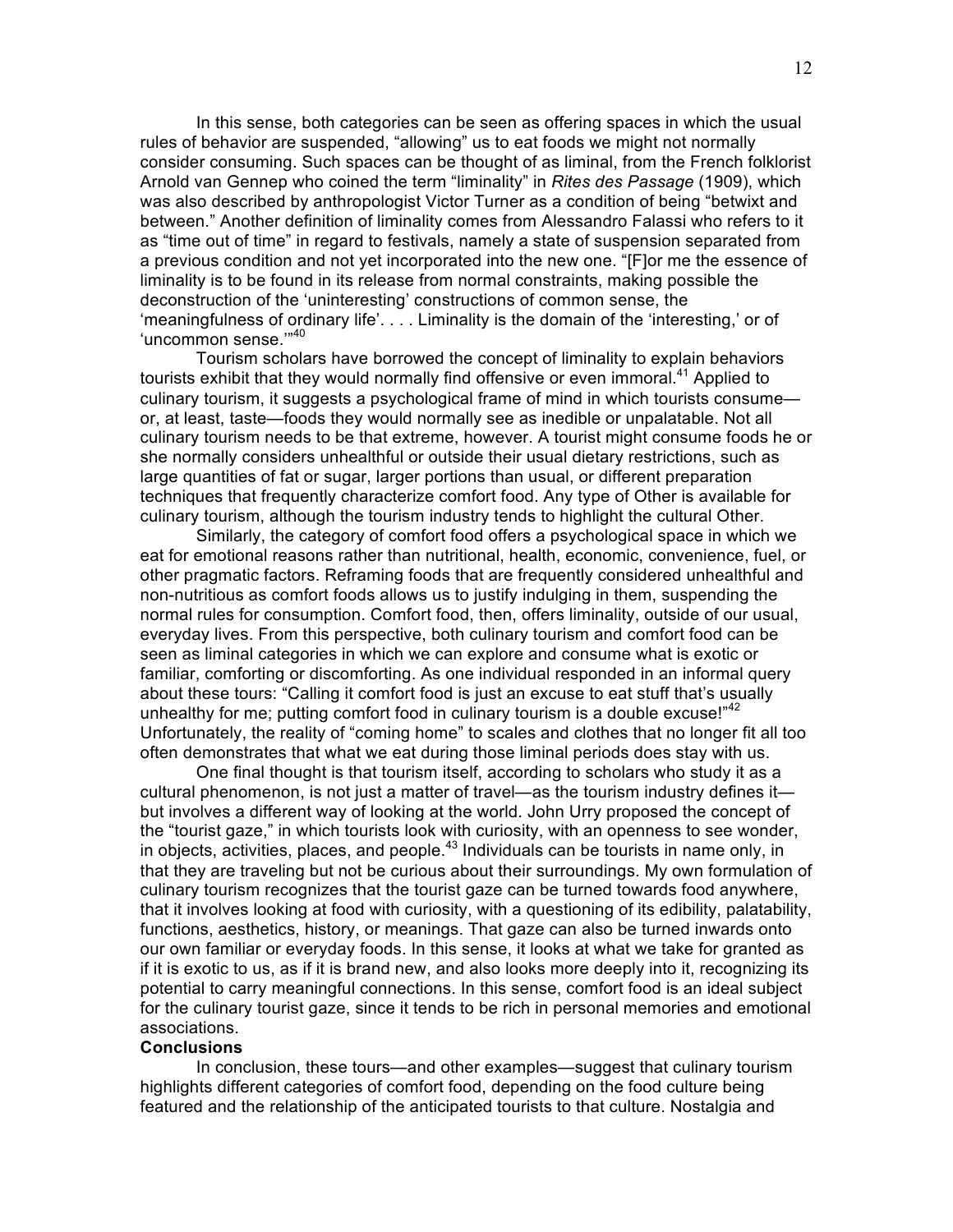physical comfort are emphasized in certain settings, but indulgence is a common denominator. These tours give us an opportunity to indulge in foods that we normally would not. Interestingly, the convenience category of comfort foods seems to be implicit in all of these tours; after all, eating away from home means that someone else is doing the cooking and cleaning; the experience is therefore convenient for the tourist regardless of how inconvenient it is for the producers. In fact, the more inconvenient foods are, the more they seem to affirm the status of the tourist as being in a position to indulge.

Furthermore, comfort food seems to play several roles in culinary tourism, again depending on the relationship of the tourists to the food culture being presented. For cultures that are exotic to the tourist, the category of comfort foods offers a sense of familiarity and safety. It then allows tourists to experience someone else's familiar foodways and feel secure while doing so. This might explain why such tours seem to be successful now in large urban areas or in international destinations—both of which would be exotic to many western tourists. The former tend to focus on neighborhoods within cities and feature restaurants there that serve the local community; while the latter frequently offers eating in a home, or in a family-type atmosphere. Framing the food as comfort food defines it as edible and palatable, suggests that the setting is safe, and highlights the commonalties of humanity's organization into families. As Quan and Wang suggested in reference to routine food habits continued during tourism experiences, perhaps the idea of comfort food, whether one's own familiar food or someone else's, creates a "psychological island of home."<sup>44</sup>

On the other hand, culinary tourism can exoticize the familiar. Comfort food, by definition is familiar, but featuring it in tourism positions it as an object of curiosity. The simple act of identifying it opens it to new ways of looking at it—as a carrier of memories, a representation of heritage and culture, an artistic statement by a chef, or as a meaningful expression of an individual's beliefs and experiences. Some tours identify the various connections and deeper meanings comfort food offers, while others treat it as needing to be up-dated in some way—such as incorporating local ingredients, new cooking techniques, or more gourmet presentations. The latter approach tends to be the trend within the hospitality and tourism industry, partly because such adaptations can then command higher prices, while the former is found more in projects by educational or cultural organizations.<sup>45</sup> This might explain the ambiguity of the Indiana comfort food tour. Providers were not entirely comfortable with the idea of their food being termed comfort food. Calling it such seemed to suggest that the food was lacking in some way, perhaps in creativity or skill on their part as chefs, or healthfulness of the food, or distinctiveness of it as a culinary tradition.

Culinary tourism in these instances seem to be both affirming the usual understandings of comfort food as representing home and the familiar as well as changing the genre by adapting it to more upscale and healthy eating trends. Both culinary tourism and comfort food are also reflecting and perhaps even driving some trends in the larger western food cultures.<sup>46</sup> Both are highlighting local and sustainable foods that meet ethical concerns. Both are incorporating the shift from treating food just as fuel to recognizing it as expressive of identity and a medium for personal creativity and innovation as well as a social domain. Both also seem to encourage consumption of foods that normally would be suspect in terms either of health and nutrition or of edibility and palatability. At the same time, these tours reflect changes in tourism itself, in which tourists are seeking deeper and more meaningful experiences with other cultures.<sup>47</sup>

The role of home in these categories may also reflect larger patterns within western, even, global society. Stress has increased; fear of the Other has also.<sup>48</sup> Home is both a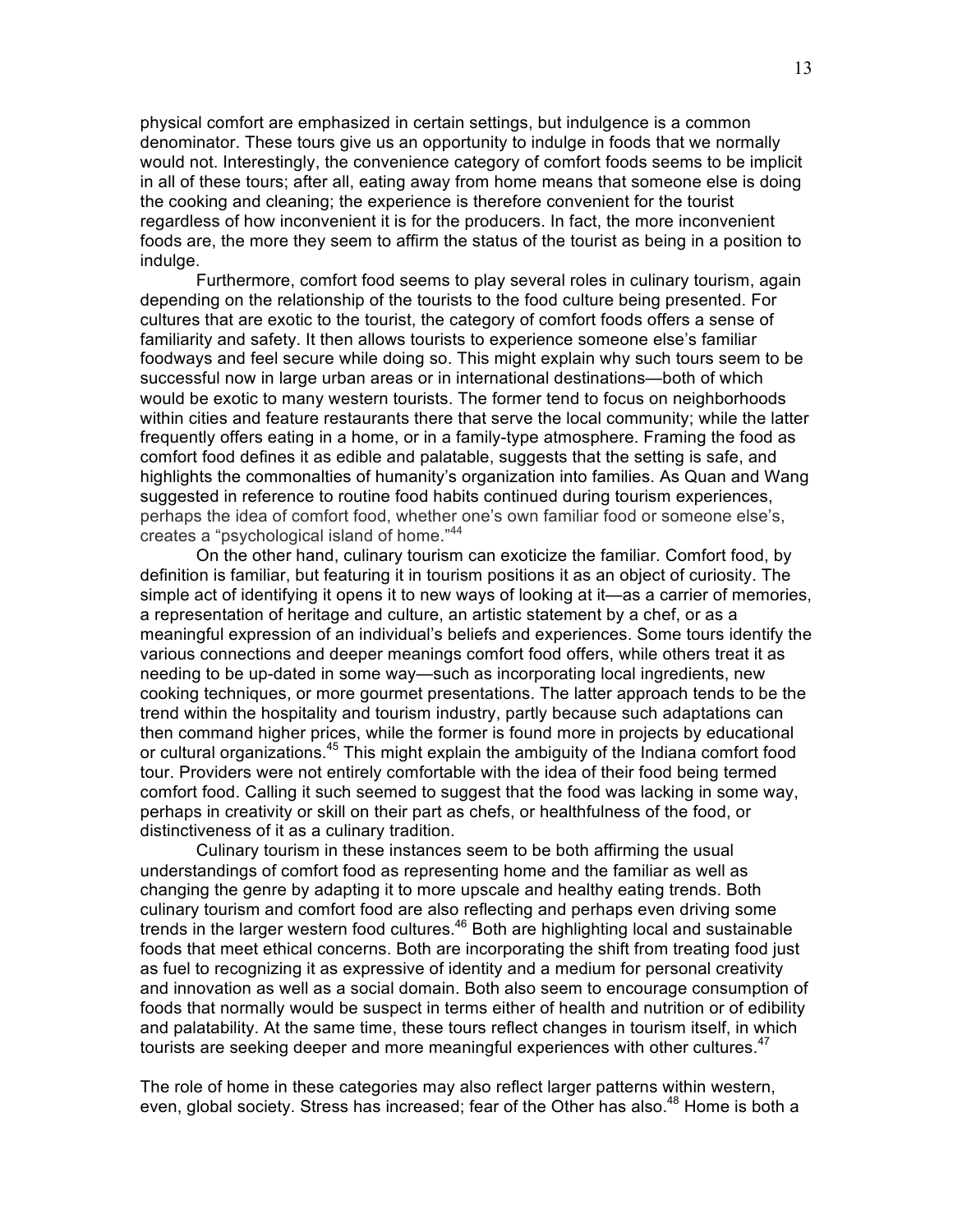place and a metaphor for familiarity and security, but more of us are no longer tied to "Home." Contemporary technologies have simultaneously "shrunk" the world and isolated individuals who perhaps spend more time with their computers and cell phones than other people. Mobility has taken many of us to new environments, so that home as a place grounded in our past and family literally does not exist for many. Home in the modern world has perhaps now become exotic, the Other, so that it is now an object of curiosity—a destination and attraction for tourism. As anthropologist Richard Wilk pointed out in *Home Cooking in the Global Village*, cooking and eating at home now incorporate those dichotomies. $49$  If comfort food gives us the sense of belonging that is traditionally associated with home, incorporating it into culinary tourism offers a powerful way to find our way home while literally away from home.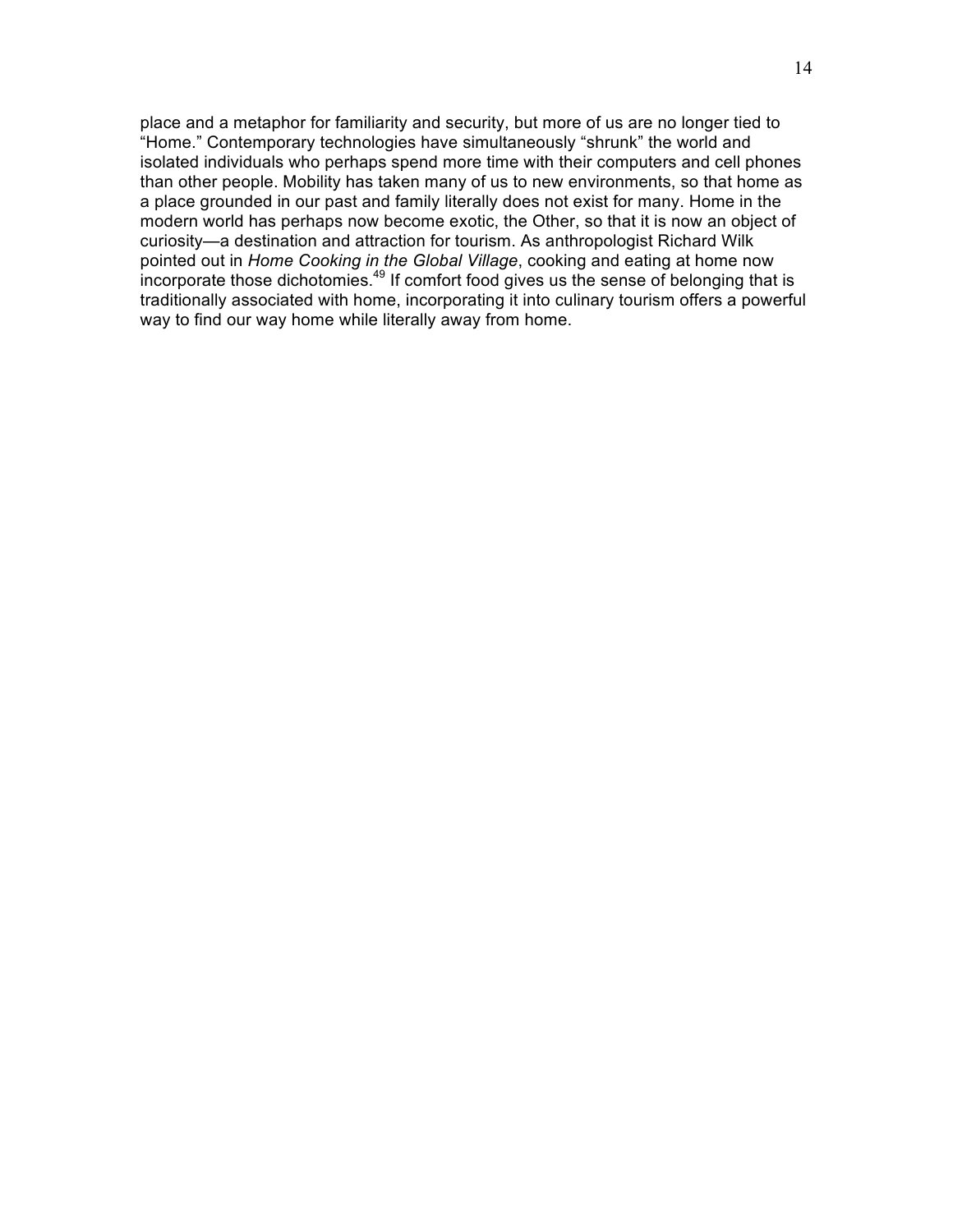### **notes**

 1 Two examples of popular media featuring comfort food are: *Slow Cooker Recipes* (Lincolnwood, IL: Publications International, 1997), with the blurb on front: "Come Home to Comfort Foods" and *Better Homes and Gardens Comfort Food* (Des Moines, IA: Meredith, 1992), with the subtitle: " Yesterday's and Today's favorite dishes." Another example is discussed in a review by Linda Negro, "A Tasty Journey around the World; Book Offers International Comfort Foods," *Evansville Courier & Press (2007- Current)*, June 27, 2012, accessed May 15, 2015,

https://www.questia.com/newspaper/1P2-33124264/a-tasty-journey-around-world-bookoffers-international. 2 The column appeared in many papers across the country, including *The Des Moines* 

*Register,* Sunday, November 6, 1966, 4, accessed February 2, 2015

http://www.newspapers.com/newspage/1131300/. This usage was noted by Michelle Rhea in a comment added to an online version of the Merriam-Webster dictionary that dates the term to 1977. Accessed February 2, 2015.

<sup>3</sup> Richman revisits the term "comfort food" in another essay published in the Washington Post on Dec. 17, 2013, in which she observes that some of the current trends in food seem to be the antithesis of comfort food, such as trying potentially dangerous foods, such as the *fugu* fish or apricot seeds, accessed February 2, 2015.

http://www.washingtonpost.com/lifestyle/food/comfort-food-she-may-not-have-coinedthe-term-but-shes-an-expert-nonetheless/2013/12/16/eb32c150-61c5-11e3-8beb-3f9a9942850f\_story.html. <sup>4</sup> http://www.oxforddictionaries.com/us/definition/american\_english/comfort-food.

<sup>5</sup> Julie L. Locher, "Comfort Food, " in *Encyclopedia of Food and Culture*, ed. S. Katz. New York: Charles Scribner's Sons (2003), accessed February 9, 2013. http://www.encyclopedia.com/doc/1G2-3403400153.html. <sup>6</sup> Also see, "Nation Turning to Comfort Food," *Associated Press*, 6 November 2001.

Available at http://www.msnbc.com, accessed February 2, 2015.

<sup>7</sup> Julie L. Locher, William C. Yoels, Donna Maurer, and Jillian Van Ells, "Comfort Foods: An Exploratory Journey into the Social and Emotional Significance of Food," *Food & Foodways* 13(2005): 273-297.

<sup>8</sup> This, of course, raises questions about what defines American food culture and whether there is an American cuisine, per se. Comfort food has actually been used in popular media (magazines, cookbooks, televised cooking shows, advertisements for specific foods or restaurants) to characterize an identifiable national cuisine.

<sup>9</sup> She refers to Fischler's concept of the "omnivore's paradox," in which humans have constantly sought both the new and the familiar. Claude Fischler, "Food, Self, and Identity," Social Science Information 27/2 (1988): 275-292.

 $10$  The original study was Jordan D. Troisi and Shira Gabriel, "Chicken Soup Really Is Good for the Soul: 'Comfort Food' Fulfills the Need to Belong," *Psychological Science* June 2011 vol. 22 no. 6 747-753. http://pss.sagepub.com/content/22/6/747.short Published online before print May 2, 2011, doi: 10.1177/0956797611407931. A continuation of that study is Troisi JD, Gabriel S, Derrick JL, Geisler A. Threatened belonging and preference for comfort food among the securely attached. *Appetite*. 2015 Jul 1;90:58-64. doi: 10.1016/j.appet.2015.02.029. Epub 2015 Feb 26.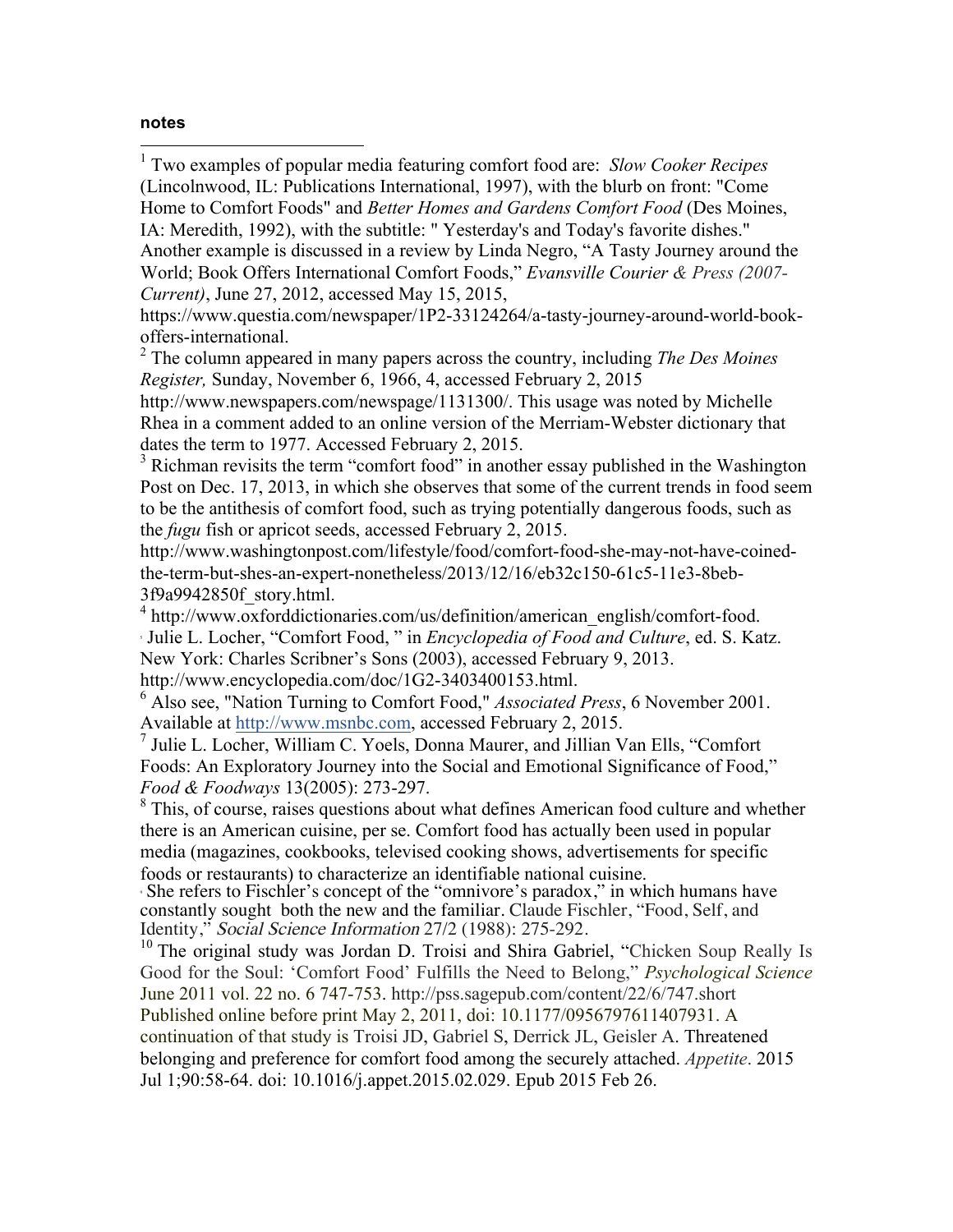Also see L.S. Ong, H. IJzerman, A.K. Leung, "Is comfort food really good for the soul?: A Replication of Troisi and Gabriel's (2011) Study 2," *Front Psychol* 6 (2015):314. Epub 2015 Apr 1.

 $\overline{a}$ 

More on the intersection of nostalgia, loneliness and comfort food can be found in Karen Stein, " Comfort Foods: Bringing Back Old Favorites," *Journal of the American Dietetic Association*, 108/ 3 (March 2008): 412, 414, accessed May 15, 2015,

http://www.sciencedirect.com/science/article/pii/S0002822308000692 and, Cari Romm, "Why Comfort Food Comforts: A new study looks at the intersection of taste, nostalgia, and loneliness," *The Atlantic* (April 3, 2015), accessed May 15, 2015,

http://www.theatlantic.com/health/archive/2015/04/why-comfort-food-comforts/389613/.<br><sup>11</sup> Some studies of comfort food have questioned its efficacy and point to the misuse of

the concept to justify unhealthy eating. Heather Scherschel Wagner, Britt Ahlstrom, Joseph P. Redden, Zata Vickers, Traci Mann, "The myth of comfort food," *Health Psychology*, 33/12 (December 2014): 1552-1557, accessed May 15, 2015, http://dx.doi.org/10.1037/hea0000068.<br><sup>12</sup> For discussions of motivations for food choice, see Michael Owen Jones, Food Choice,

Symbolism, and Identity: Bread-and-Butter Issues for Folkloristics and Nutrition Studies (American Folklore Society Presidential Address, October 2005)," *Journal of American Folklore* 120 (2007): 129-177.

<sup>13</sup> For example, Hannah Agran, "Comfort Food that's Good for You (Veggie Playbook)," *Midwest Living* (January/February 2015), pp. 30-35.

<sup>14</sup> Green bean casserole also demonstrates how a food can have different associations at different layers of society—national, regional, family, and individual. For more on its meanings as a regional family tradition, see Lucy M. Long, Greenbean Casserole and Midwestern Identity: A Regional Foodways Aesthetic and Ethos," *Midwestern Folklore*, 33/1 (2007): 29-44.

<sup>15</sup> A popular website, *Allrecipes.com*, featured comfort food, asking its readers to identify their comfort foods and send in recipes. The response? "In a matter of just a few days, more than 60 people had offered their ideas on the perfect comfort food. And wouldn't you know it? No two tastes were exactly alike." As illustration, readers sent in recipes for items such as Singapore noodles and Indian *tikka masala* as well as the more stereotypical mashed potatoes and chicken fried steak. Accessed February 2, 2015,

What's%20Comfort%20Food%3F%20Article%20-%20Allrecipes.com.html.<br><sup>16</sup> Tourism as an industry is considered to have started in England. Some European countries that are renowned for their cuisine—specifically, France, Spain, and Italy were part of the "grand tour," commonly taken by upper class Americans and Europeans as a standard part of education in the 1700 and 1800s. They were ostensibly a part of that tour, however, because of their historical role in the development of western civilization. Domestic tourism within those countries recognized those cuisines as worthy of travel. Excellent introductions to the history and issues surrounding tourism include Erve Chambers, *Native Tours: The Anthropology of Travel and Tourism* (Prospect Heights, IL: Waveland Press, 2000) and Sharon Gmelch, ed., *Tourists and Tourism: A Reader* (Prospect Heights, IL: Waveland Press, 2004).

 $17$  A summary of the history of culinary tourism can be found in Lucy M. Long, "Introduction," in *Culinary Tourism*, ed. Lucy M. Long (Lexington: Univ. of Kentucky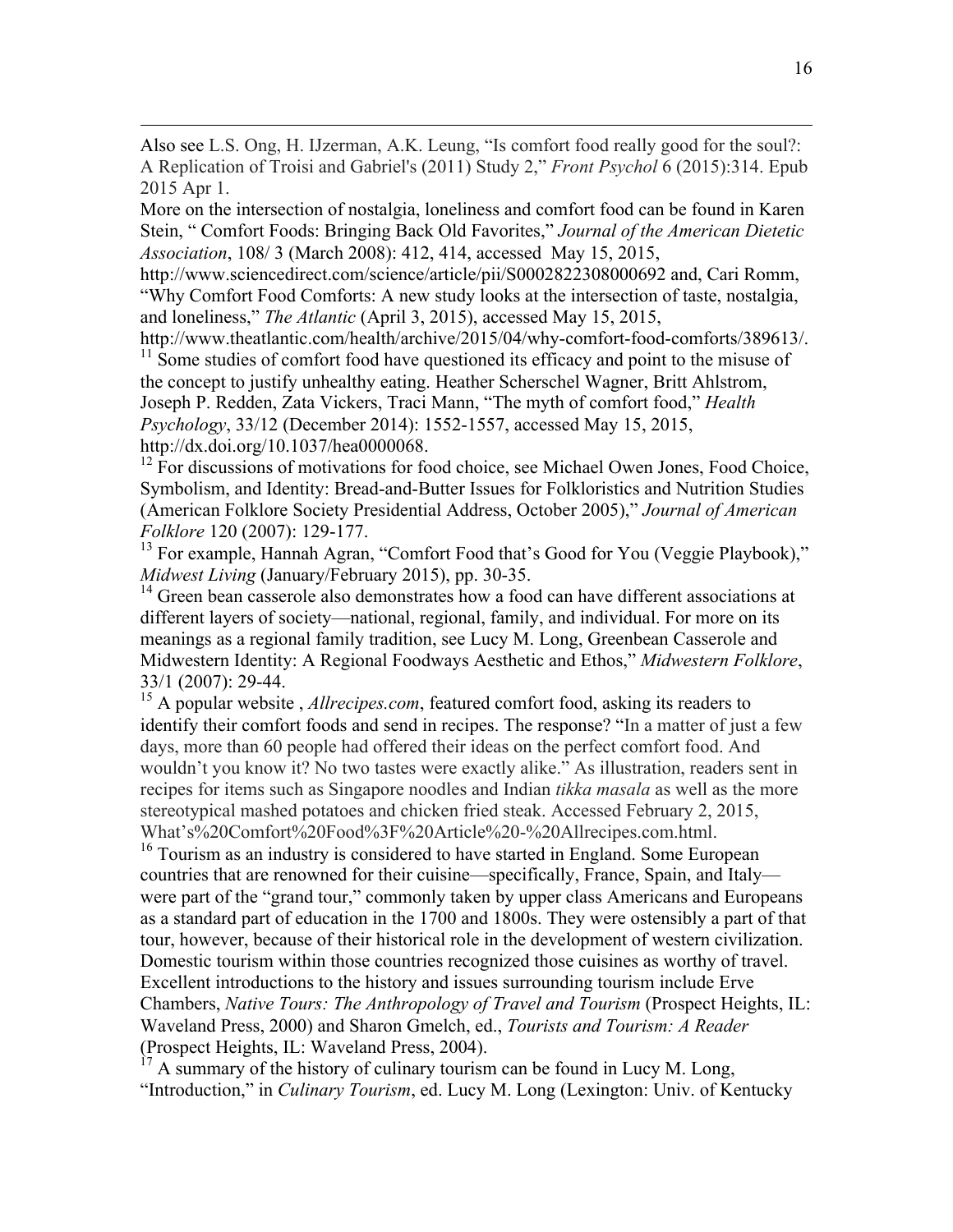Press, 2004): 1-19 and Lucy M. Long, "Culinary Tourism," in *The Oxford Handbook of Food History*, ed. Jeffrey M. Pilcher (Oxford: Oxford University Press, 2012): 389-408. Seminal works in the scholarship of culinary tourism include: Anne-Mette Hjalager and Greg Richards, eds., *Tourism and Gastronomy* (London: Routledge, 2002); C. Michael Hall, Liz Sharples, Richard Mitchell, Niki Macionias, and Brock Cambourne, eds., *Food Tourism around the World: Development, Management and Marketing* (Boston: Elsevier Butterworth Heinemann, 2003), and Lucy M. Long, ed., *Culinary Tourism* (2004). For a perspective from the tourism industry perspective, see Erik Wolf, *Culinary Tourism: The Hidden Harvest: A Dozen Hot and Fresh Reasons How Culinary Tourism Creates Economic and Community Development* (Dubuque, IA: Kendall/Hunt, 2006).

 $18$  Tourism scholar Mark Hampton points out that the demand for familiar foods is usually associated with mass tourism, and references Stanley Plog whose 1974 model for categorizing tourists characterized conservative, "risk-averse mass tourists" as psychocentric and "more risk-taking, adventurous " and "independent" as allocentric. In his study of backpackers, Hampton suggests that backpackers, who are usually thought of as adventurous, go out into the street for authentic experiences, but return to the "backpacker bubble" where there is a sense of familiarity and stability. There they create enclaves with other backpackers in which they then indulge in comfort foods common to their culture of heritage. He gives an example of Israeli backpackers eating falafel and pita bread together. Mark P. Hampton, *Backpacker Tourism and Economic Development: Perspectives from the Less Developed World* (London: Routledge, 2013).

 $19$ <sup>19</sup> The source for my use of the phrase was a documentary shown in classes on the history of tourism at Bowling Green State University, 2009-2011. The video no longer seems to be available.

 $20$  There is actually much discussion on whether tourists seek novelty or familiarity in their food consumption, or contrast with or extension of their daily life. For example, N. Cohen and N. Avieli, "Food in Tourism: Attraction and Impediment," Annals of Tourism Research, 31(4), 755-778.

<sup>21</sup> The first published use of the phrase, culinary tourism, was Lucy M. Long, "Culinary" Tourism: A Folkloristic Perspective on Eating and Otherness," *Southern Folklore Quarterly* 55/3 (1998), then again in 2004, *Culinary Tourism* (Lexington: University Press of Kentucky, 2004). <sup>22</sup> For this listing, see *Encyclopedia of the Midwest*, edited by Joseph W. Slade and Judith

Yaross Lee, Greenwood Press, 2004, and its article by Lucy M. Long on "Food Traditions," pp. 281-322. Also see Lucy M. Long, *Regional American Food Culture*, Greenwood Press, 2009.<br><sup>23</sup> http://allrecipes.com/howto/cuisine-of-the-midwest/.

 $\overline{a}$ 

24 http://www.1001fooddrink.com.<br>25 *(http://www.ohiosamishcountry.com/listing/guide/dining /"Ohiosamishcountry.com "It's About Life—Plain & Simple".*

<sup>26</sup> *http://www.innathoneyrun.com/authentic-ohio-amish-country-tours/Authentic Ohio Amish Country Tours—posted March 2014.*

<sup>27</sup> G.A. Benton, Road Trip: Comfort Food in Holmes County. In *Crave: The Columbus Dining Magazine,* Spring 2014.

*http://www.columbuscrave.com/content/stories/2014/02/issue/road-trip-comfort-food-inholmes-county.html.*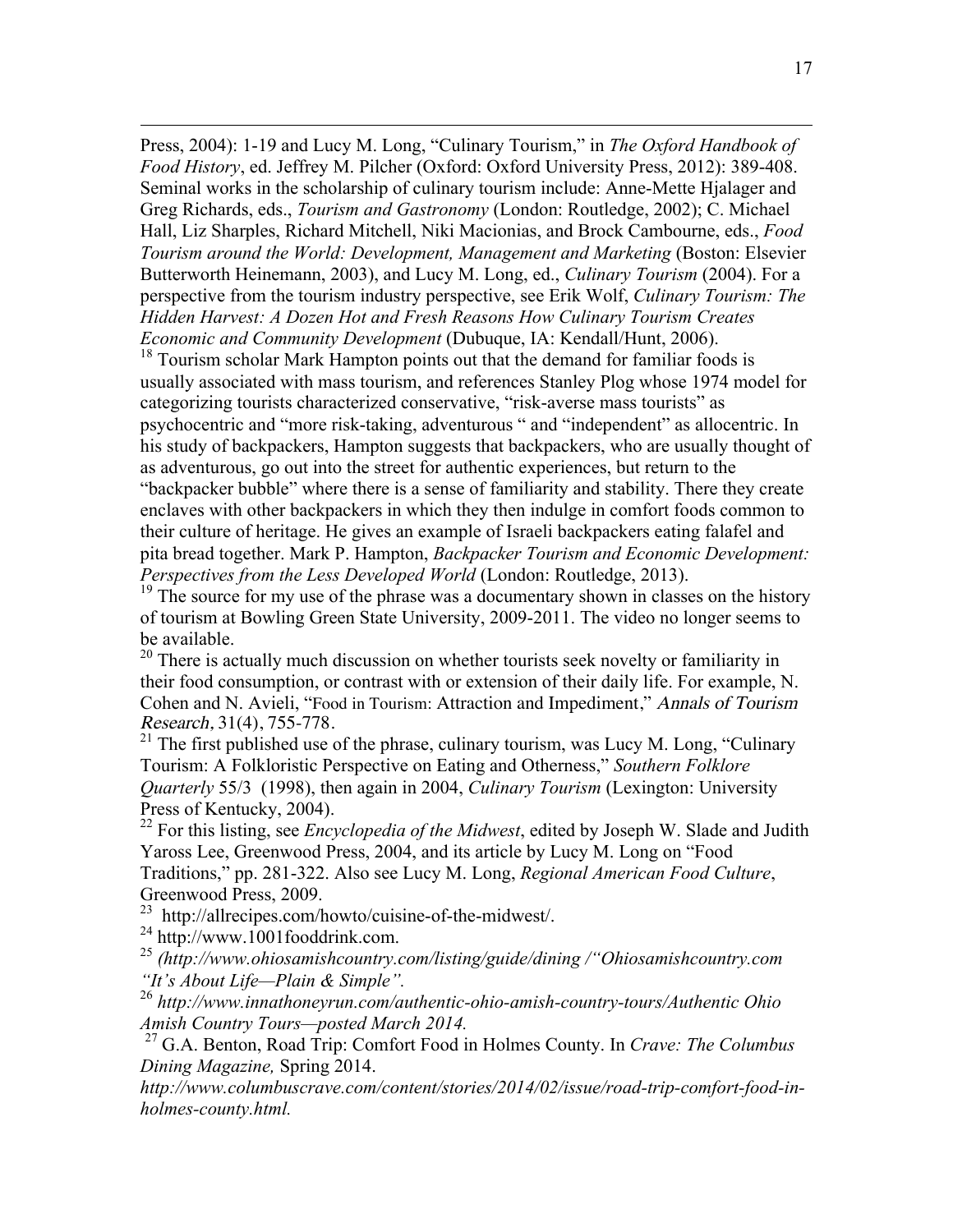<sup>28</sup> *http://www.explorehockinghills.com/comfortfoodcruise.aspx.* 29 Phone call with Audrey Martin, May 20, 2015.

<sup>31</sup> *"Indiana's Official Travel Planning Source*

https://visitindiana.com/trip-ideas/9745-southwest-indiana-comfort-food-trail.<br>
<sup>32</sup> https://visitindiana.com/trip-ideas/9745-a-southern-comfort-food-trail.<br>
<sup>33</sup> Joe Huber Farm Restaurant, starlight, IN, phone conversati

<sup>34</sup> http://www.visitevansville.com/events/10-05-2015/94th-annual-west-side-nut-clubfall-festival.<br><sup>35</sup> Anthropologist Claude Levi-Strauss's concept of synthesis can be applied here in that

two oppositions are being merged, from which something new arises. The question here is whether comfort food culinary tours then represent a category distinct from either of the two "parent" categories.

<sup>36</sup> Long, "Culinary Tourism," 1998.

 $37$  For tourism theory about exotic and familiar as motivations for attracting culinary tourists, see C. Michael Hall and Liz Sharples, "The Consumption of Experiences or the Experience of Consumption?: An Introduction to the Tourism of Taste," in Hall, Sharples, eta al (2003): 1-25.

<sup>38</sup> Shuai Quan and Ning Wang, "Towards a Structural Model of the Tourist Experience: an Illustration from Food Experiences in Tourism," *Tourism Management*, Vol. 25/ issue 3 (June 2004): 297-305. They adapt Giddens' 1984 concept of "ontological security" to explain how familiar food can give tourists a sense of safety.

<sup>39</sup> Definitions of tourism set mileage for how far from home one needs to be in order to be called a tourist. References.

<sup>40</sup> Victor Turner, "Process, System, and Symbol: A New Anthropological Synthesis," *Daedalus* 106(1977): 68.

<sup>41</sup> Scholars have looked at the idea of tourism being liminal in relation particularly to explaining sex tourism. See, for example, Denise Brennan, "When Sex tourists and Sex Workers Meet: Encounters within Sousua, the Dominican Republic," in Gmelch (2004): 151-164.

<sup>42</sup> Stated by a friend of the author's during an informal discussion.

<sup>43</sup> John Urry, *The Tourist Gaze: Leisure and Travel in Contemporary Societies* (London: Sage Publications, 1990).

<sup>44</sup> Quan and Wang, "Towards a Structural Model of the Tourist Experience," 297-305. <sup>45</sup> For example, tourism initiatives in Canada tried to find ways to present what was

considered the bland food culture of much of Ontario. John Selwood, "The Lure of food: Food as an Attraction in Destination Marketing in Manitoba, Canada," in Hall and Sharples, et al. (2003): 78-191.

<sup>46</sup> By "western cultures," I refer to Canada, Australia, New Zealand, and Great Britain as well as the US. Culinary tourism in the continental European countries have a different emphasis since many of those cultures have recognizable and renowned cuisines as well as long histories of domestic culinary tourism.

 $47$  Tourism research demonstrates that more tourists are seeking immersive and educational tourist experiences. This reflects a number of factors, including the shift in

<sup>30</sup> Ibid